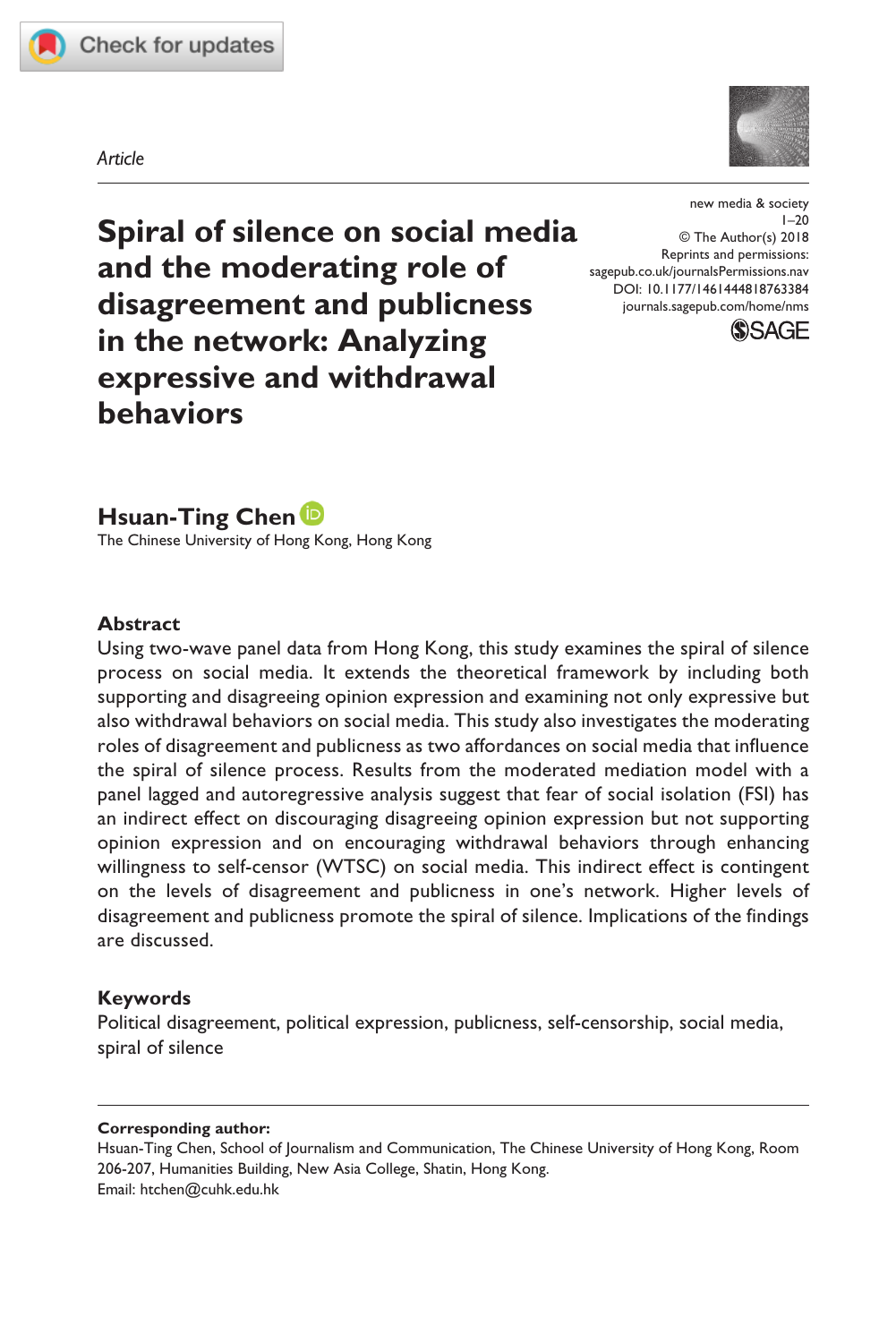The spiral of silence theory posits that individuals constantly monitor their opinion environment, such as mass media and interpersonal networks, because they fear being socially isolated (Noelle-Neumann, 1974). Through observing the opinion environment, people grasp a sense of whether the majority shares their own opinion. If their opinions are in line with the majority position, they tend to speak out, but if their opinions are incongruent with the perceived majority, they remain silent. As Noelle-Neumann (1974) argues, "the tendency of the one to speak up and the other to be silent starts off a spiraling process, which increasingly establishes one opinion as the prevailing one" (p. 44). In the spiraling process, perceived majority opinions are more likely to be shared and become more dominant, while perceived minority opinions become increasingly silent over time (Matthes, 2015). With the increasing popularity of social media as an online space for social interaction and political engagement (Kushin and Yamamoto, 2010), whether and how the spiral of silence occurs on social media becomes an important question. Thus, this study examines factors from two dimensions in influencing self-censorship and refraining from expression: (1) fear of social isolation (FSI) as an individual personality trait at an internal level and (2) political disagreement and publicness as two digital affordances on social media at an external level. Examining these factors will help to demonstrate how the spiral of silence occurs on social media and to what extent the spiral of silence affects people's expressive and withdrawal behaviors.

This study extends the literature in several ways. First, it adopts a process-oriented approach to examine the indirect effect of FSI on refraining from expression through willingness to self-censor (WTSC) on social media. As Hayes et al. (2005b) stated, it is important to "conceptualize the spiral of silence as a process that is facilitated and or perpetuated by self-censors" (p. 317). Although researchers have strived to understand the antecedents and consequences of the spiral of silence on social media (Gearhart and Zhang, 2015b; Kwon et al., 2015), the underlying mechanism has not yet been fully explored. The spiral of silence on social media also warrants further investigation as most studies consist of convenience samples or cross-sectional data. Using two-wave panel data, this study can investigate how individual personality traits interact with digital affordances in affecting the spiral of silence process on social media (with WTSC conceptualized as the mediating variable) and assess the change in expressive and withdrawal behaviors.

Second, this study extends the theoretical framework by including the concept of publicness, drawing on the theory of impression and privacy management (Leary and Kowalski, 1990; Petronio, 2002). Social media have provided a novel sociality through offering opportunities for and controllability of interaction. More specifically, social media not only increase opportunities to be exposed to political disagreement and diverse perspectives (Kim et al., 2013) but also afford the controllability of information disclosure through changing privacy settings on social media (Leary and Kowalski, 1990; Petronio, 2002). That is, although social media users' political expression can be broadcasted simultaneously to a large network of friends, users can adjust the level of publicness in their network through privacy settings to allow and limit those who see their information. This is a unique affordance of social media that has not yet received enough attention in the literature on the spiral of silence in the social media context.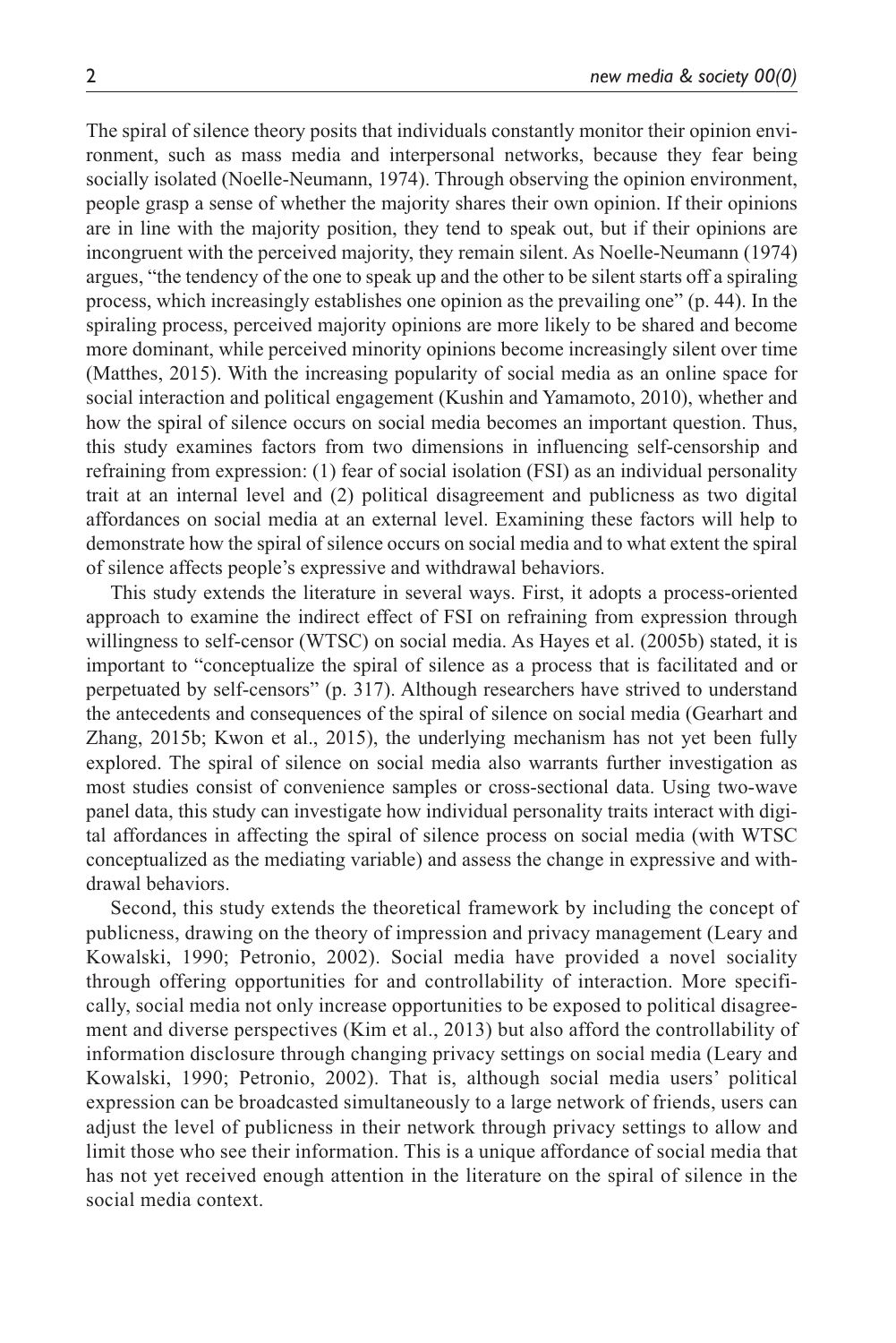Third, this study differentiates between expressive and withdrawal behaviors to understand how and to what extent people stay silent. In a face-to-face interaction, it is hardly possible for people to take back what they have expressed. Nevertheless, withdrawal behaviors such as deleting and editing posts can happen on social media, and it is important to acknowledge that not posting is not equal to deleting a post. People may remain quiet not only by passively lessening their political expression but also by actively deleting or editing what they have posted before to appeal to the opinion climate. In addition, while the literature has mostly paid attention to expressing supporting opinions as the outcome, this study examines expressive behaviors separately as expressing supporting opinion that promotes a favored candidate or party and expressing disagreeing opinion against an unfavored candidate or party. Different tones and affects are embedded in supporting and disagreeing opinions, so they should not be treated without differentiation. Clarifying the types of expressive behaviors can provide a clearer understanding of the spiral of silence process.

Setting this study in Hong Kong answers the calls raised by scholars asking for more research to examine the spiral of silence process in a cross-cultural context (Matthes et al., 2012). Hong Kong also provides a suitable context to examine the spiral of silence on social media due to its political system and technological environment. Hong Kong has a semi-democratic political system, and its political environment has grown more tense in the past few years under China's sovereignty. There is a growing concern from scholars, the public, and reporters about the increasing self-censorship in media due to indirect pressure from the Chinese central government (Freedom of the Press, 2017). Moreover, many political issues, such as Universal Suffrage in the 2017 Chief Executive election, have polarized political opinion, which leads to a confrontational political environment that is likely to induce self-censorship and produce a spiral of silence. In addition to the political system, social media platforms have highly penetrated Hong Kong society and are significantly related to Hong Kong citizens' political engagement (Chen et al., 2016). Accordingly, understanding whether and how the spiral of silence occurs on social media is a pertinent and timely question.

### *FSI, WTSC, and refraining from expression*

The spiral of silence theory considers public opinion to be a process of social control. The theory proposes that individuals monitor what media convey about public opinion as well as what people discuss with others in everyday life, and they will refrain from speaking their opinions if their opinions are not congruent with those held by the perceived majority (Noelle-Neumann, 1974). In this spiral of silence process, FSI was found to play a significant role; however, it has been conceptualized in different ways. Some scholars consider FSI a transitory fear that is triggered by an opinion expression situation. Thus, the perception of an unfavorable opinion climate would trigger a transitory FSI (Hayes et al., 2013; Neuwirth et al., 2007). Other scholars have argued that the spiral of silence process is largely triggered by FSI as a trait-based characteristic that motivates continuous environmental surveillance for cues about the majority position. There are people who do not fear being isolated in general, while there are also people who always worry about it. Those who have an innate fear of becoming socially ostracized and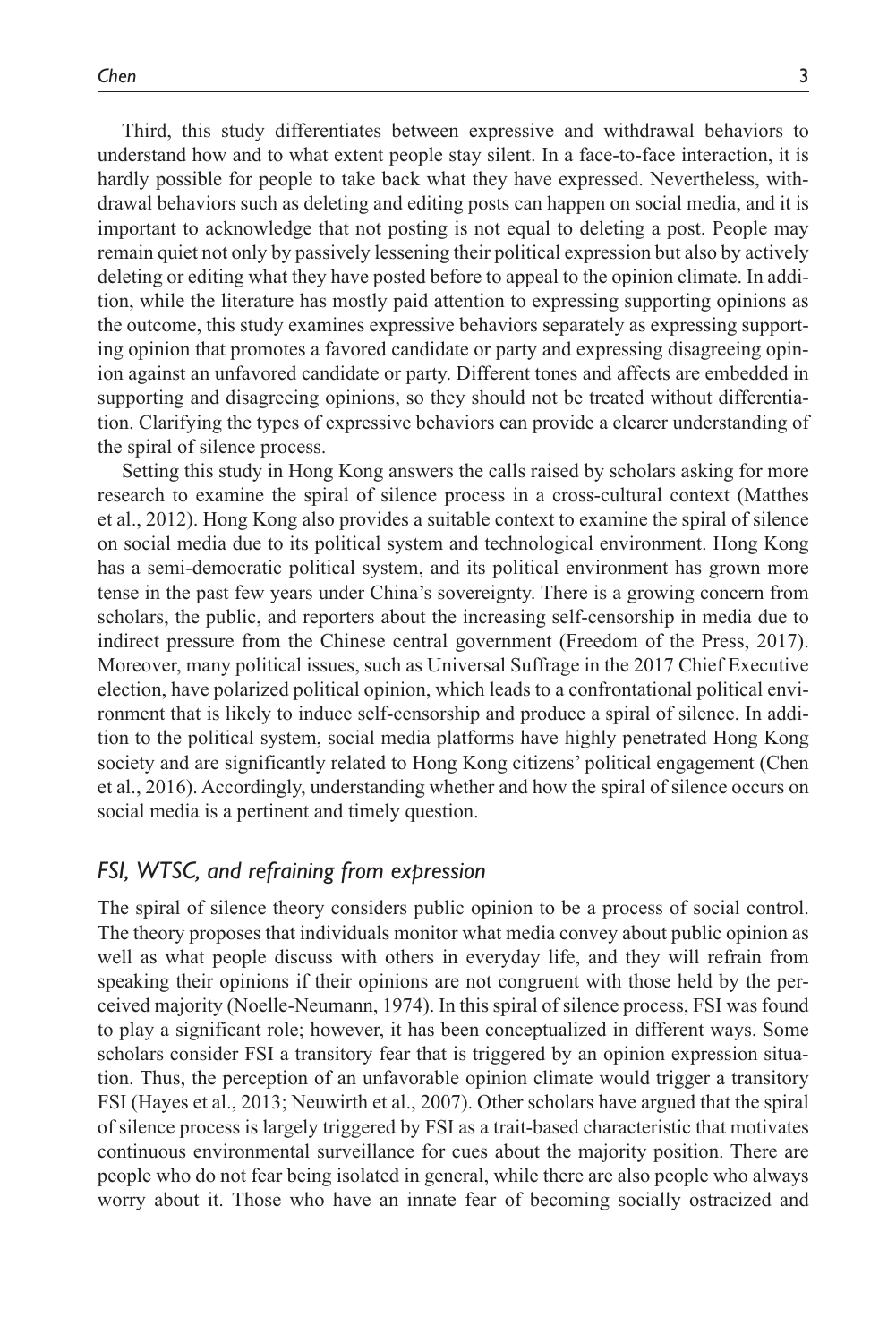perceive themselves as having the minority views in an incongruent opinion climate will be less willing to speak out. Although in this line of research FSI plays a vital role in triggering the spiral of silence, it has been either assumed as a factum without empirical analysis (Matthes and Hayes, 2013) or inconsistently measured in previous studies (Neuwirth et al., 2007). Only recently have researchers captured FSI in a more consistent and reliable way. Matthes et al. (2012) took a trait-based individual difference perspective and developed a measure of FSI including psychometric properties which they validated using data from eight countries. In line with previous scholarship (e.g. Chan, 2017; Matthes et al., 2012), this study considers FSI as an antecedent that affects individuals' inclination to withhold an opinion when they encounter a hostile opinion climate and set the spiral in motion.

Although researchers have mostly examined willingness to *speak out* as an outcome of the spiral of silence (Scheufele and Moy, 2000), they have also argued for attention to another variable: willingness to *self-censor*, or the likelihood of withholding one's true opinion from an audience with a disagreeing opinion (Hayes et al., 2005a, 2005b). Hayes et al. (2005a, 2005b) suggested examining WTSC from a psychological perspective as an individual difference that affects people's decisions to express their opinion because willingness to speak out is typically operationalized as the extent to which people are likely to speak an opinion in a hypothetical situation. Moreover, self-censorship implies active consideration of the opinion climate, which is different from simply inhibiting one's opinion expression. According to the spiral of silence theory, FSI as an emotional fear of being excluded by social contacts triggers the spiral of silence process by prompting self-censorship. An individual's likelihood to self-censor his or her opinion to a person with disagreeing viewpoints inhibits him or her from speaking out.

However, recent studies have shown mixed findings regarding refraining from opinion expression as a result of FSI and encountering disagreement on social media. For instance, Gearhart and Zhang (2015b) found that although people decided against posting political content that may risk offending others, they posted positive comments on political posts when encountering agreeable posts. Similarly, Kwon et al. (2015) found that although FSI prompts individuals' WTSC, they expressed their opinions with actual posting behavior. To provide a clearer understanding of the spiral of silence process on social media, in the following sections, this study first proposes that there is a distinction between expressive and withdrawal behaviors and differentiates between supporting and disagreeing opinion expression. Second, this study emphasizes the significant role of social media affordance (i.e. disagreement and publicness) in moderating the spiral of silence process.

## *Refraining from expression: distinction between expressive and withdrawal behaviors*

The distinction between expressive and withdrawal behaviors has been applied to social media studies to understand strategies in impression and privacy management (Dienlin and Metzger, 2016; Petronio, 2002). The collapsing of a wide variety of social contexts on social media (i.e. context collapse) has raised the question of whether people will be willing to share private information on social media. Some studies found that a more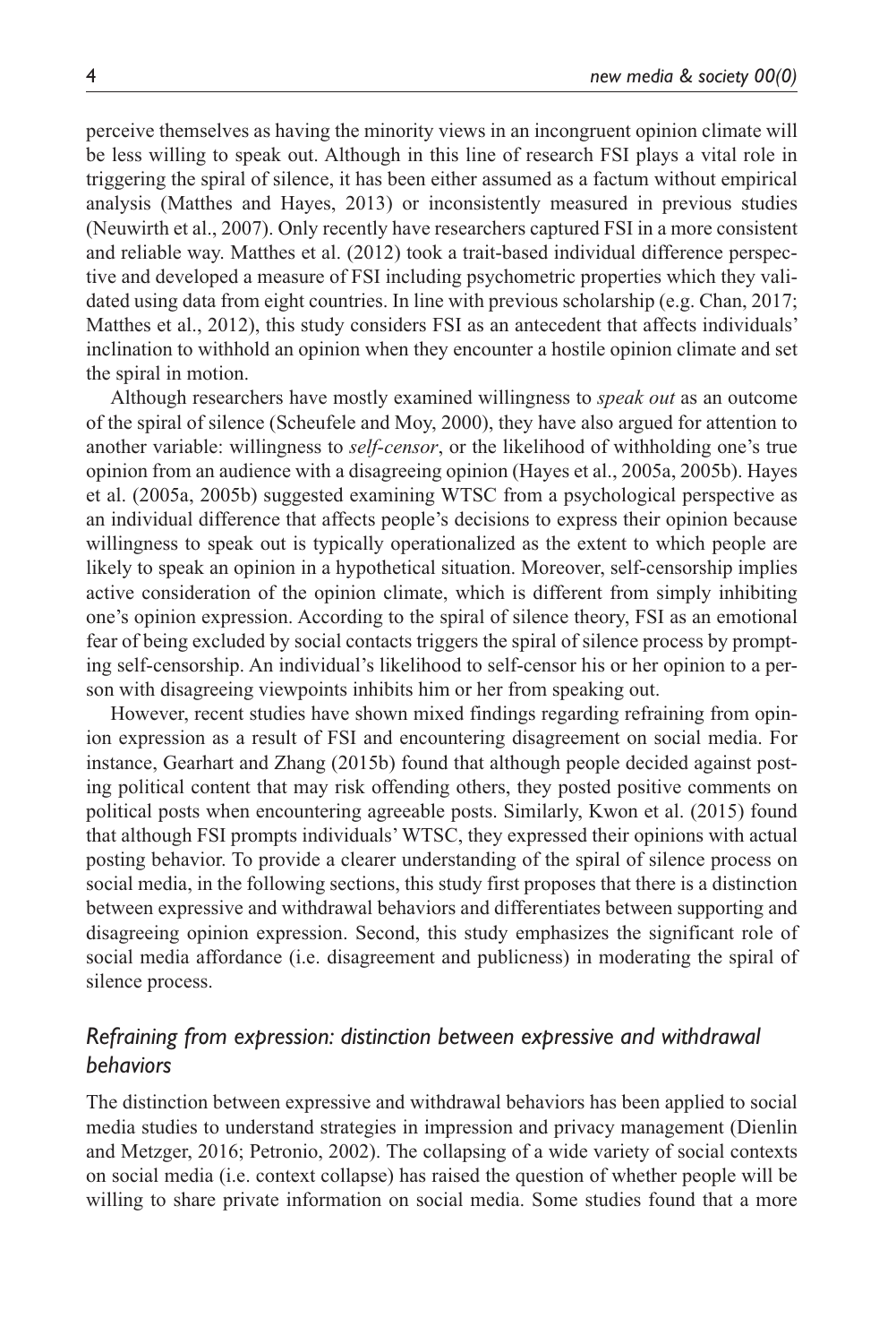diverse imagined audience leads to less willingness to share information online (e.g. Child and Starcher, 2016), while others suggested that increased context collapse prompts greater online disclosure and information sharing (Beam et al., 2017). According to the communication privacy management theory, people set up their privacy rules and boundaries depending on contextual influences and individual motivational factors (Child and Petronio, 2011; Petronio, 2002). When people are concerned about issues of privacy management, they are less likely to share information within a diverse network—more importantly, revealing and concealing information work as a dialectic (Petronio, 2002). People constantly negotiate between information dispersion and information retention on social media to manage their impression and privacy. It is, therefore, important to recognize that expressive and withdrawal behaviors are two different actions.

However, most studies involving the spiral of silence on social media have focused on expressive behavior only or simply asked the likelihood of refraining from commenting on a post in a cross-sectional survey (Gearhart and Zhang, 2015a, 2015b; Kwon et al., 2015). It is important to re-conceptualize refraining from expression in the social media context. Without tapping into active withdrawal behavior, it is difficult to grasp a comprehensive picture of refraining from expression on social media. This study conceptualizes refraining from expression in two ways: (1) decreasing or limiting "expressive behaviors" and (2) actively deleting and untagging posts as "withdrawal behaviors." WTSC should constrain expressive behaviors and enhance withdrawal behaviors.

It is also equally important to differentiate the types of expression, namely, supporting and disagreeing opinion. Expressing a supporting opinion means that people express their support for the preferred candidate and party, while expressing a disagreeing opinion refers to expressing views that are against the oppositional candidate and party. However, most of the studies on spiral of silence in social media have not yet incorporated this differentiation. They either test only supporting opinion expression or measure expressive behavior in general (Chan, 2017; Gearhart and Zhang, 2015a, 2015b; Kwon et al., 2015). Studies have documented that disagreement is likely to produce conflict and prompt uncivil online debate when people perceive those who disagree with them as biased (Kennedy and Pronin, 2012). It can also trigger negative emotional arousal, such as anger and anxiety (Bushman, 2002; Chen et al., 2017). When people are afraid of being isolated in their social network and tend to self-censor their opinion, they should be reluctant to express a disagreeing opinion. As a result, the extent to which people refrain from expression regarding supporting and disagreeing opinion may be different. This study assumes that WTSC would be negatively related to expressive behaviors and examines the two types of expression separately.

The direct effect of FSI on WTSC and the direct effect of WTSC on expressive and withdrawal behaviors, as discussed above, also imply a basic mediation model: FSI will indirectly influence expressive and withdrawal behaviors through WTSC.1 Although not explicitly hypothesized, the relationships Kwon et al. (2015) proposed suggest a mediating effect of WTSC on the relationship between FSI and political posting activities. Chan (2017) also documented that WTSC mediates the relationship between FSI and willingness to express public support for a political candidate or party. Accordingly, the following hypotheses are proposed regarding how FSI affects WTSC, which, in turn, influences expressive and withdrawal behaviors separately: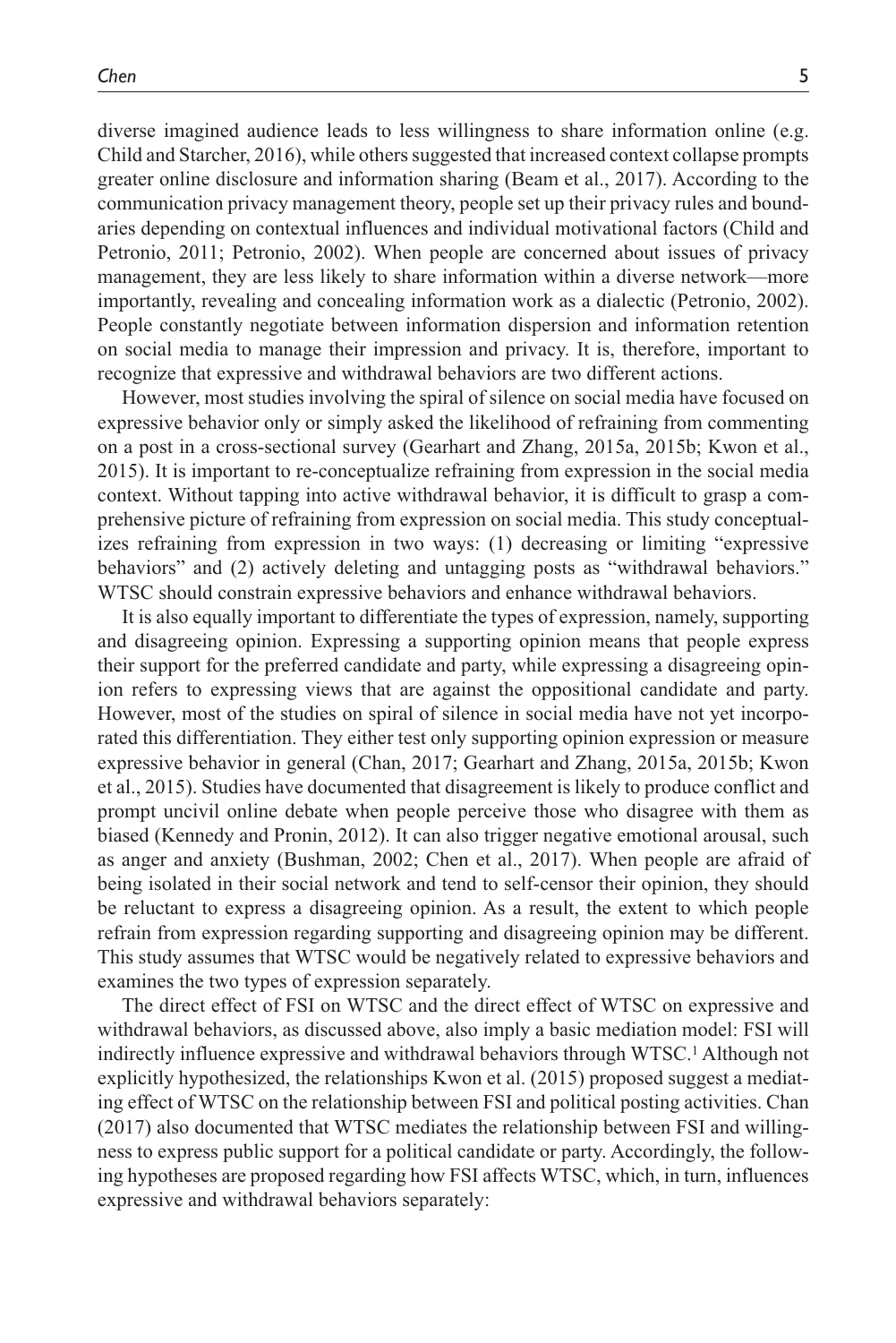*H1*. FSI is positively related to WTSC on social media.

*H2.* WTSC on social media is negatively related to expressive behaviors (i.e. supporting and disagreeing opinion expression) on social media.

*H3.* WTSC on social media is positively related to withdrawal behaviors on social media.

*H4a.* FSI indirectly influences expressive behaviors through WTSC on social media.

*H4b.* FSI indirectly influences withdrawal behaviors through WTSC on social media.

### *The moderating role of disagreement and publicness in the network*

Social media have played a significant role in influencing the democratic process by providing an online space for social interaction and political engagement. Many of the associated behaviors take the form of political expression (Yamamoto et al., 2015). While social media have become mainstream channels for information and opinion sharing, some social media characteristics may affect the extent to which people self-censor their action and express their opinion. This study examines two affordances—political disagreement and publicness—that matter to the occurrence of the spiral of silence on social media. Rice et al. (2017) conceptualize media affordances as "relationships among action possibilities to which agents perceive they could apply a medium (or multiple media), within its potential features/capabilities/constraints, relative to the agent's needs or purposes, within a given context" (p. 109). Affordances symbolize the multidimensional relationship between the object/technology and the user and how that relationship leads to potential outcomes (Evans et al., 2017). Meeting Evans et al.'s (2017) threshold criteria for confirming the proposed affordances, political disagreement and publicness are not the objects, features, or outcomes, but do vary in the dynamic relationship between social media and the users. They neither belong to the social media (i.e. the object) nor the individual (i.e. the user), but rather to the relationship between individuals and their uses and perceptions of social media. Political disagreement highlights the opportunities people have to be exposed to incongruent opinion climates on social media, while publicness represents the extent to which people control their profiles to allow themselves to be exposed to the opinion climate on social media. Accordingly, these two affordances should play significant roles in influencing the process of the spiral of silence.

*Political disagreement.* Exposure to counterattitudinal viewpoints is essential to reasoned public opinion and deliberative democracy (Habermas, 1989). Scholars have found that exposure to counterattitudinal viewpoints not only facilitates political tolerance, informed opinion, and a better understanding of a political issue, but it also leads to political ambivalence that makes people uncertain of their own positions and further discourages them from political engagement (Chen, in press; Mutz, 2002a, 2002b).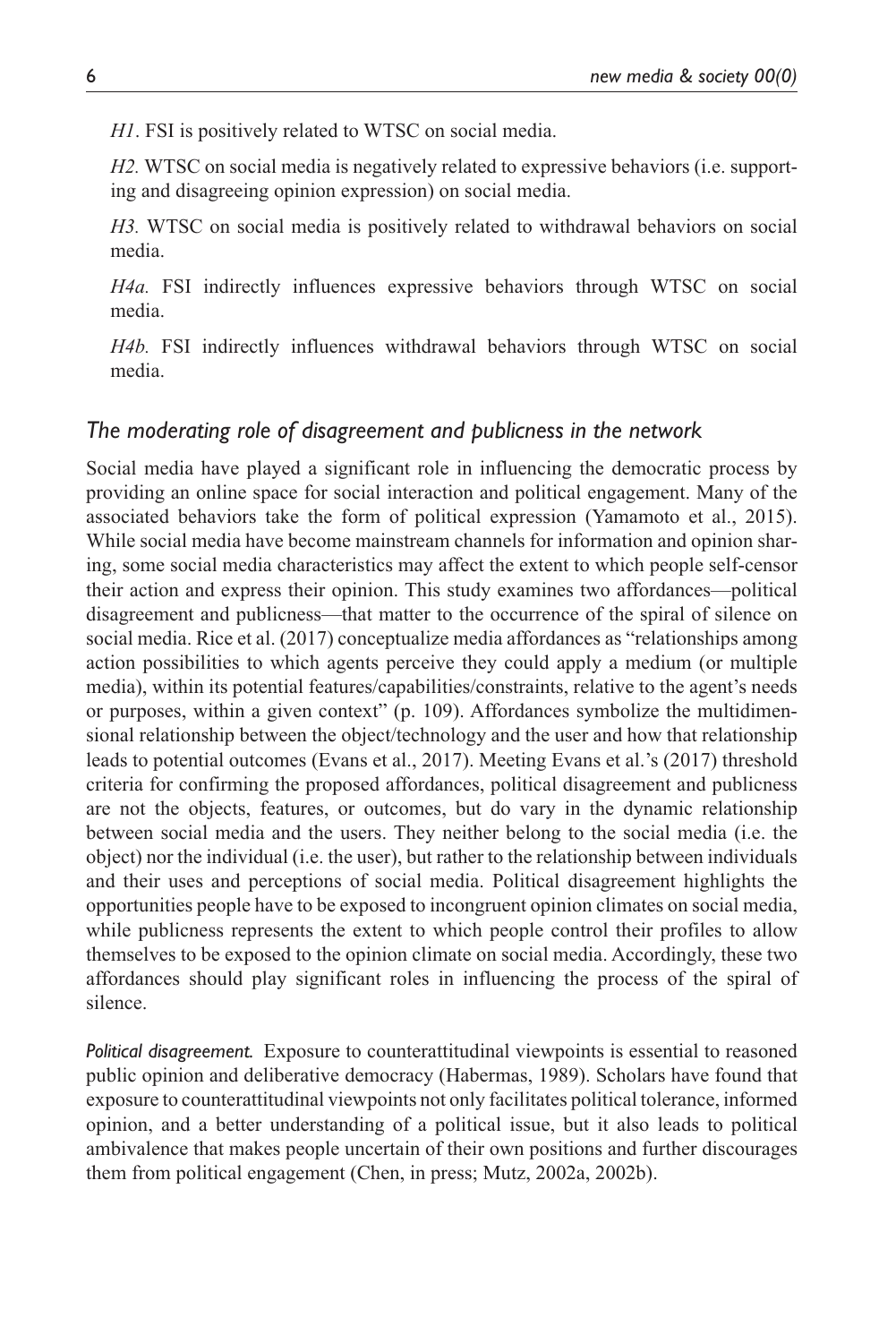Building on the inadvertency thesis that suggests a structural force in the online environment that facilitates a less-than-perfect selective exposure strategy, non-avoidance of exposure to political difference, and a weakened social boundary which drives people to expose themselves to cross-cutting political views (Brundidge, 2010), social media have been found to provide great opportunities for exposure to political disagreement (Kim, 2011). They help people to expand their networks with greater heterogeneity (Lee et al., 2014). The coexistence of political and non-political characteristics on social media also prompts exposure to a variety of beliefs and perspectives (Wojcieszak and Mutz, 2009).

Exposure to political disagreement, however, may raise concern regarding to what extent people self-censor their behaviors and are willing to express their political opinion. A recent report from the Pew Research Center (2016) questioned the seemingly optimistic role of social media use in political engagement. Although people enjoy the opportunities for political information sharing and engagement that social media facilitate, many more are exhausted by the amount of political content they encounter. They feel stressed when discussing politics on social media with others who have disagreeing viewpoints. The Pew Research Center (2014) also found that Facebook and Twitter users are less likely to speak up when they encounter disagreement and do not feel their friends or followers agree with their point of view. Kwon et al. (2015) found that social media users are cautious when making political posts when their audiences hold different political ideology.

These studies demonstrate that the spiral of silence process is carried from the faceto-face environment to interaction on social media despite the fact that social media are meaningful venues for political expression. Although FSI serves as a motivational trigger for the spiral of silence process, scholars have argued that FSI should interact with opinion climate perceptions in explaining opinion expression (Hayes et al., 2013). The extent to which people perceive themselves to be exposed to political disagreement can represent the extent of hostile opinion climate. One may argue that disagreement can be an antecedent of FSI because the incongruent opinion climate can induce a fear of isolation. However, in this study, FSI is conceptualized as a personality trait that represents individual differences instead of a transitory fear that is triggered by an opinion expression situation. Accordingly, this study suggests a moderating effect of disagreement on the proposed mediating relationship (the indirect effect of FSI on expressive and withdrawal behaviors through WTSC). When people monitor their environment for cues about the opinion climate and refrain from opinion expression because of FSI, political disagreement is likely to exacerbate the influence of FSI in triggering the spiral of silence process.

*Publicness.* Distinct from typical online discussion forums as "privately-public" spaces, social media are characterized as a "publicly-private" realm (Papacharissi, 2009: 199), where personal information and private activities are publicized and the boundaries between public and private are blurry. Therefore, there is a lower perception of privateness on social media compared with other online forums. Many studies on the spiral of silence on social media have assumed that communication such as posting and responding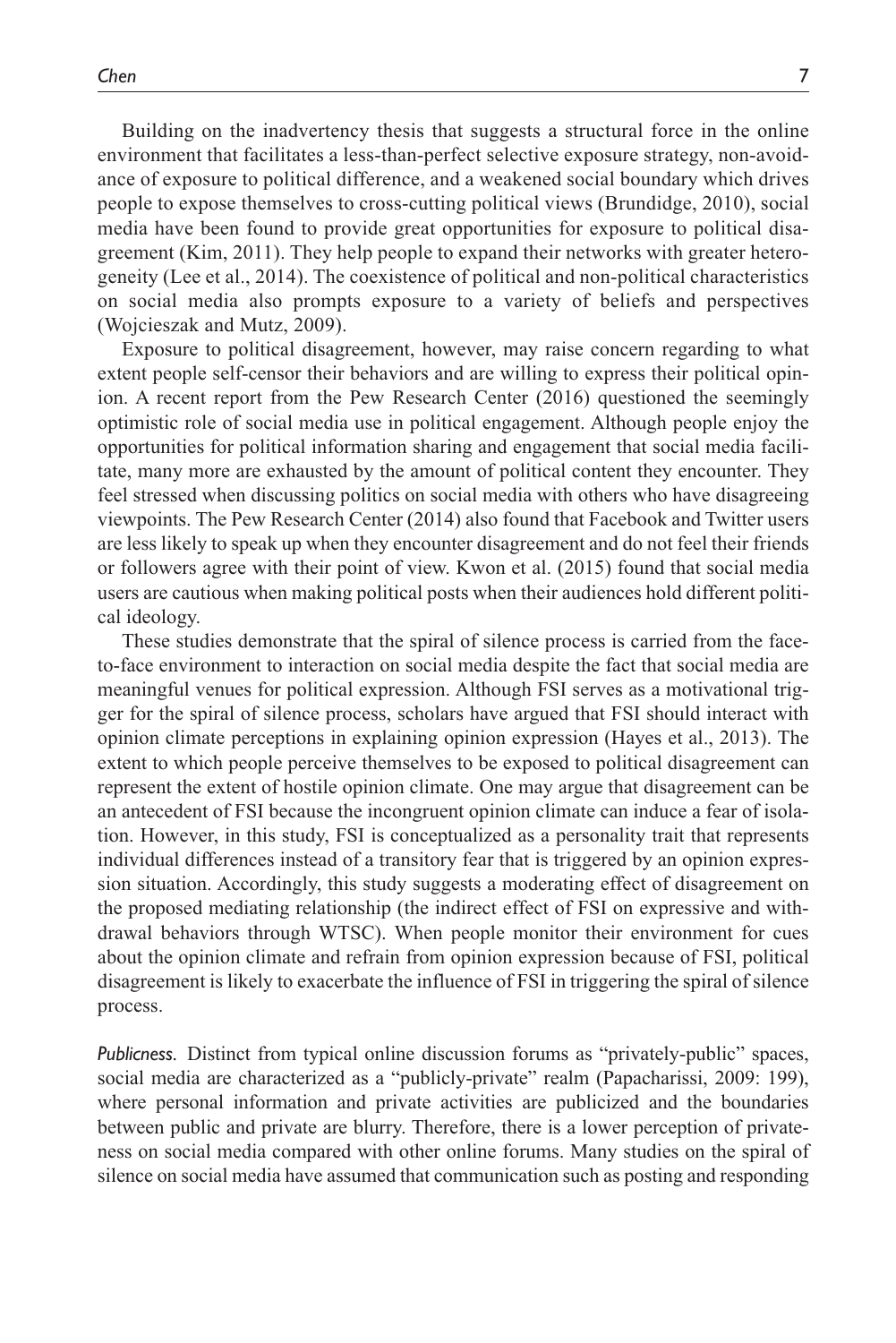to content is seen publicly in the network. However, the development of privacy settings on social media has allowed users to adjust their profile visibility by, for example, limiting status updates and sharing information only to a specific group of people. Accordingly, social media users can decide whether a post is broadcasted to a large network of friends or narrowcasted to specific others. This is the level of publicness afforded by social media technology.

Publicness refers to "the probability that one's behavior will be observed by others and the number of others who might see or learn about it" (Leary and Kowalski, 1990: 38). A post that is visible to everyone has a higher level of publicness than a post that is limited to a small group of people. This digital affordance has been studied mostly in the impression management literature (Leary and Kowalski, 1990). People refrain from actions that could give negative impressions in the minds of their audience, but when out of the gaze of their audience, they will be freer to behave as they wish (Leary, 1996). In this sense, when social media users allow their profile to be visible to everyone (i.e. high publicness), which could include a wide variety of people, they may exhibit higher self-censorship in limiting what they post. In a self-presentational context, studies have found that Facebook users self-censor the posts they make to avoid predicaments (Das and Kramer, 2013; Lang and Barton, 2015). Similarly, in a political context, Marder et al. (2016) found that people who are concerned about the impression they might leave on others through liking political pages will reduce their liking behaviors and choose to exercise "secret like" to increase gateway interaction (p. 282).

One may argue that a more public profile indicates that social media users are more open to their audience and are less concerned about their privacy. However, this is not necessarily the case on social media as the level of publicness relates to many different factors, such as skills in managing privacy setting (Park and Jang, 2014) and privacy self-efficacy (Dienlin and Metzger, 2016). Moreover, the level of publicness may not be able to define the level of disclosure because social media users have the need to be both private and social simultaneously (Petronio, 2002). As Baym and boyd (2012) argue, navigating collapsed contexts for social-mediated publicness requires a wide variety of strategies. Social media users need to manage multiple layers of audience and negotiate between visibility and obscurity of their mediated acts. They may change their privacy settings to maintain a low level of publicness of their profiles but interact intensively with certain sub-networks. On the contrary, those who have a high publicness of profiles may be subject to others' attention and scrutiny and further refrain from taking action that may affect others' impression of them. This is very likely to occur in a political expression context because politics often involves conflicting topics and strong emotional arousal.

Taken together, these two affordances should play a significant role in moderating the indirect effect of FSI on expressive and withdrawal behaviors through WTSC (see Figure 1). The following hypotheses are proposed:

*H5a.* The indirect effect of FSI on expressive behaviors through WTSC is conditionally affected by political disagreement and publicness in the network. In other words,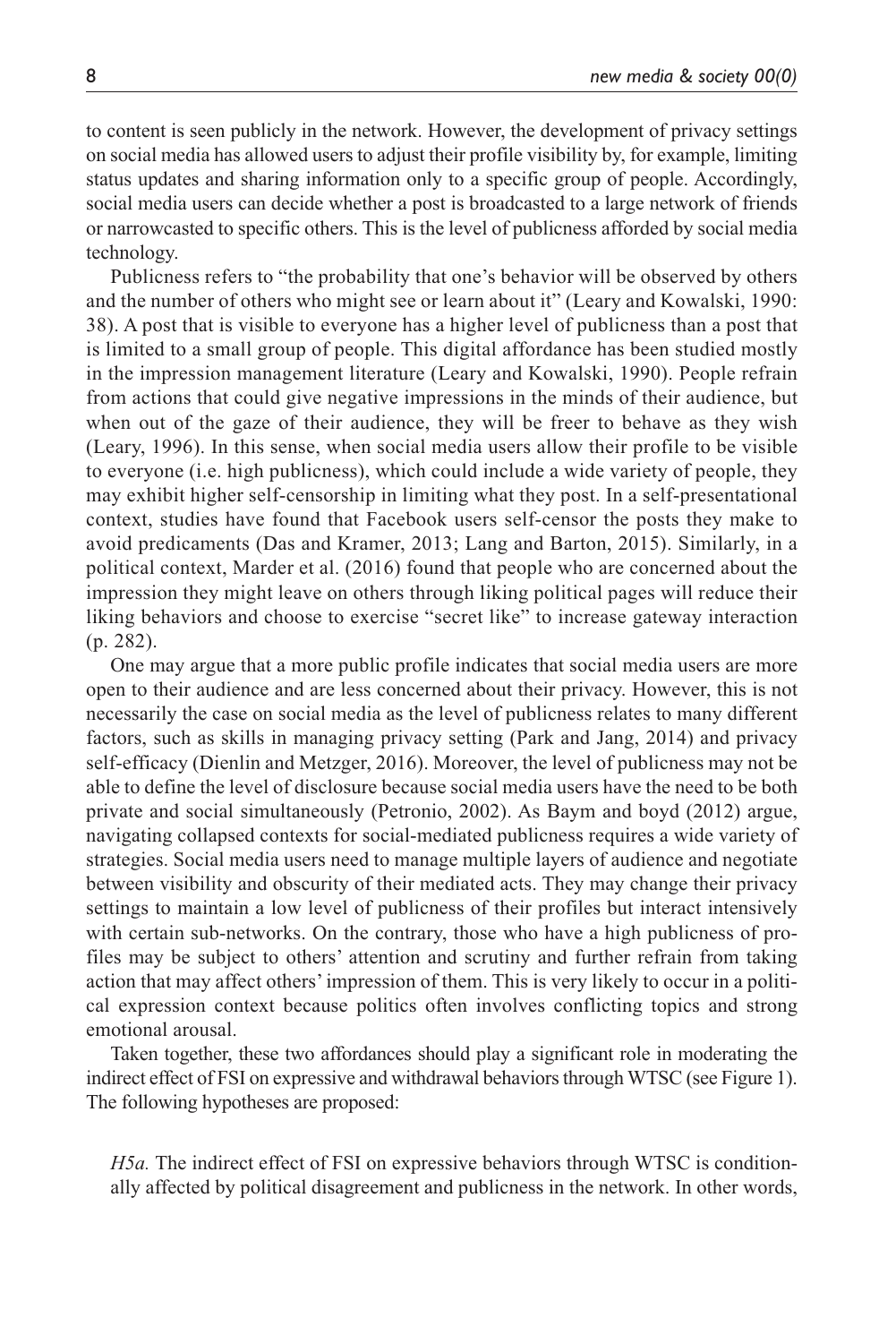

**Figure 1.** Proposed lagged and autoregressive moderated mediation model: The indirect effect of FSI on expressive and withdrawal behaviors through WTSC is contingent upon the level of political disagreement and publicness. In addition to controlling WTSC and expressive and withdrawal behaviors in wave 1, other controls are included but not shown in the model.

political disagreement and publicness enhance (moderate) the direct effect of FSI on WTSC, which in turn limits expressive behaviors.

*H5b.* The indirect effect of FSI on withdrawal behaviors through WTSC is conditionally affected by political disagreement and publicness in the network. In other words, political disagreement and publicness enhance (moderate) the direct effect of FSI on WTSC, which in turn enhances withdrawal behaviors.

# **Method**

The data were drawn from a two-wave panel study in Hong Kong conducted by Survey Sampling International (SSI), a Web survey panel company. Both waves of the survey were administered online. The first wave  $(W<sup>1</sup>)$  was conducted a week before the election for the 2016 Hong Kong Legislative Council in September. A total of 1141 participants completed the survey. The second wave  $(W^2)$  of data collection took place in October 2016. In W2, 813 original respondents completed the survey questionnaire, yielding a retention rate of 71.3%. To proportionally represent the Hong Kong population, SSI employed a stratified quota sampling method based on gender, age, and income so that the sample would tend to match the Hong Kong Census as closely as possible. Given the continuous drop of landlines which makes it difficult to collect data using random digit dialing to reach a probability sample, stratified quota sampling is a feasible way to collect national samples and a popular method in communication research. The matched sample using census data to provide a more accurate representation of the population has been validated by previous research (Iyengar and Hahn, 2009). Some evidence also documents that the stratified quota sampling of an Internet panel produces quality responses that are not very different from a telephone survey (Ansolabehere and Schaffner, 2014).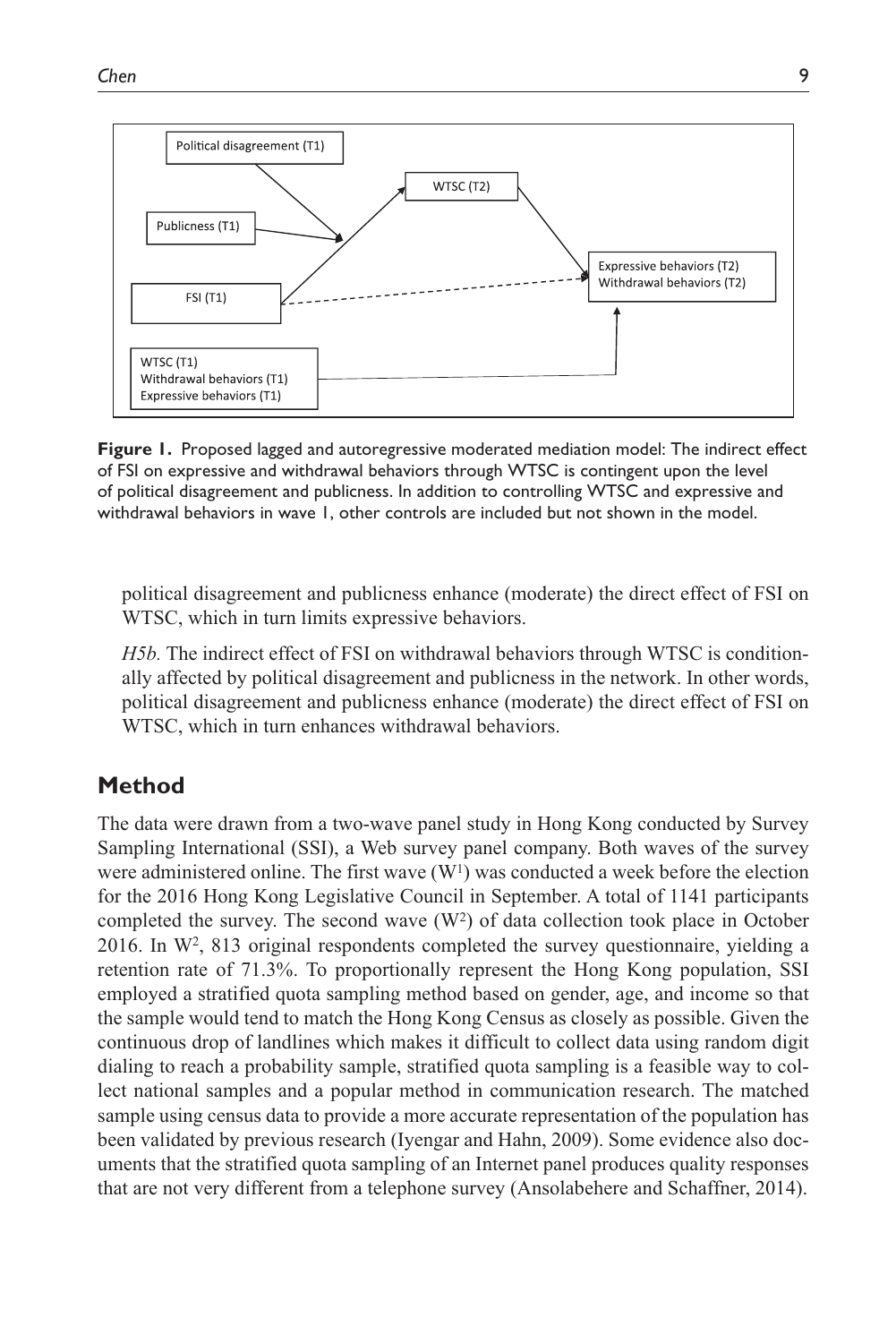### *Measurement*

*FSI.* Following Matthes et al.'s (2012) measurement of FSI, respondents were asked to think about their social media use and rate the following statements from 1=*strongly disagree* to 7=*strongly agree*: (1) "It is scary to think about not being invited to social gatherings by people I know"; (2) "One of the worst things that could happen to me is to be excluded by people I know"; (3) "It would bother me if no one wanted to be around me"; (4) "I dislike feeling left out of social functions, parties, or other social gatherings"; and (5) "It is important to me to fit into the group I am with." The five items were averaged to form an index ( $W<sup>1</sup>M=4.33$ , standard deviation  $[SD] = 1.16$ , Cronbach's  $\alpha = .88$ ).

*WTSC.* This measure examines the extent to which respondents are willing to withhold their true opinion from others (Hayes et al., 2005a). Respondents were asked to rate their agreement with the following statements in a social media context from 1=*strongly disagree* to 7=*strongly agree*: (1) "It is difficult for me to express my opinion if I think others won't agree with what I say"; (2) "There have been many times when I have thought others around me were wrong but I didn't let them know"; (3) "When I disagree with others, I'd rather go along with them than argue about it"; (4) "I'd feel uncomfortable if someone asked my opinion and I knew that he or she wouldn't agree with me"; and (5) "I tend to speak my opinion only around friends or other people I trust." The items were averaged to form an index (W<sup>1</sup>  $M=4.39$ ,  $SD=0.96$ , Cronbach's  $\alpha = .83$ ; W<sup>2</sup>  $M=4.20$ ,  $SD=0.92$ , Cronbach's  $\alpha = .80$ ).

*Expressive and withdrawal behaviors.* For expressive behaviors, how respondents engaged in expressing supporting and disagreeing political views about the 2016 Hong Kong Legislative Council election on social media were examined. For expressing supporting opinion, respondents answered two items about the extent to which they express opinions to support their (1) preferred candidate and (2) preferred party on social media (from 1=*never* to 4=*often*; W1 Spearman–Brown Coefficient=.91, *M*=1.96, *SD*=0.87; W2 Spearman–Brown Coefficient=.89, *M*=1.99, *SD*=0.83). For expressing disagreeing political opinion, two items asking about expressing political views against the (1) oppositional candidate and  $(2)$  oppositional party on social media were measured (W<sup>1</sup> Spearman–Brown Coefficient=.91, *M*=1.94, *SD*=0.87; W2 Spearman–Brown Coefficient=.87, *M*=1.97, *SD*=0.81). For withdrawal behaviors, respondents were asked to rate on a scale of 1=*never* to 4=*often* how often they (1) delete or edit their posts, and (2) ask people to untag them from a post (Dienlin and Metzger, 2016; Lang and Barton, 2015). The two items were also averaged to form an index  $(W<sup>1</sup>$  Spearman–Brown Coefficient=.67, *M*=2.25, *SD*=0.72; W2 Spearman–Brown Coefficient=.66, *M*=2.31, *SD*=0.71).

*Political disagreement.* This measure taps into opinion incongruence, which emphasizes the extent to which members of the respondents' social media networks have dissimilar political viewpoints. Respondents were asked, "What percentage of people you have talked to regarding politics or public affairs on social media have a dissimilar opinion to you?" Responses were  $1=0-20\%$ ,  $2=21-40\%$ ,  $3=41-60\%$ ,  $4=61-80\%$ , and  $5=81-$ 100% (W1 *M*=1.96 *SD*=1.05).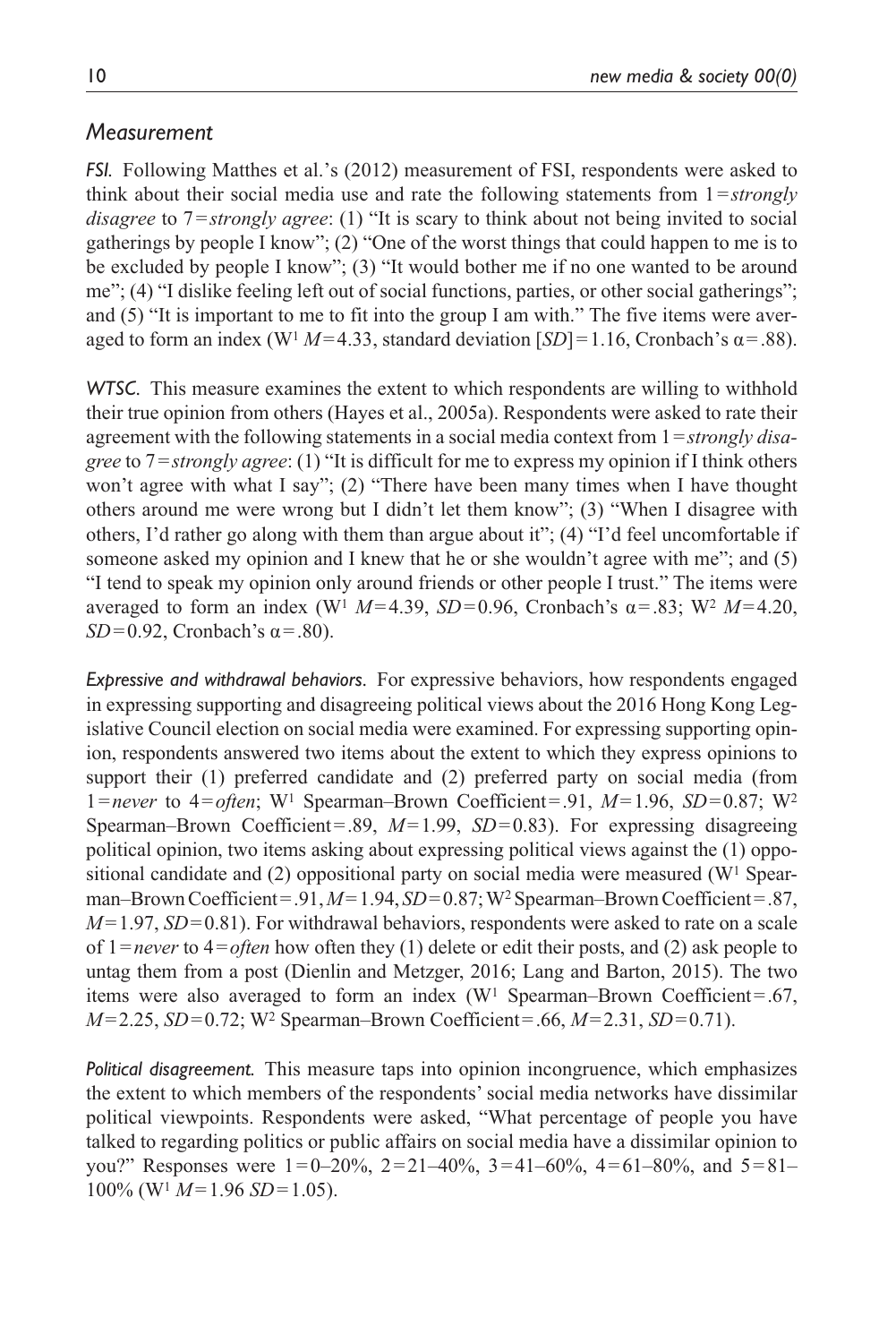*Publicness.* The measure of publicness is adapted from the measure of privacy management (Child and Starcher, 2016; Petronio, 2002). Questions in this study emphasize publicness from a network perspective (i.e. the extent to which one's network can see the content one shares; Liu and Kang, 2017) rather than the types of content people share on social media (e.g. personal feelings or intimate things about oneself). Respondents were asked to indicate the extent to which they make their profile public to the social media network on a 7-point scale (from 1=*strongly disagree* to 7=*strongly agree*) using the following questions: (1) "My network can see my up-to-date profile"; (2) "My network can see my detailed profile"; (3) "My network can see the content I share"; (4) "My network can find out what kind of person I am"; and (5) "I have changed the privacy setting to limit my profile visibility." The last item was reverse-coded and then averaged with the other four items to create the index of publicness ( $W<sup>1</sup> M = 3.28$ ,  $SD = 0.96$ , Cronbach's  $α = .86$ ).

**Control variables.** A host of variables from  $W<sup>1</sup>$  were controlled in the analysis (see Appendix 1) because the literature has demonstrated their relationships with the spiral of silence process, including demographics (Noelle-Neumann, 1974), news media use (Tsfati et al., 2014; Willnat, 1996), political ideology, political interest, political efficacy (Lasorsa, 1991; Tsfati et al., 2014), and social media network size (Das and Kramer, 2013).

### *Statistical analysis*

To test the proposed hypotheses, a two-wave panel design and the PROCESS macro for SPSS (Hayes, 2013) were employed. To assess the direct effect of FSI on WTSC, the direct effect of WTSC on expressive and withdrawal behaviors, and the indirect effect of FSI on expressive and withdrawal behaviors mediated by WTSC (H1 to H4), the Model 4 template from Hayes' (2013) PROCESS macro with 10,000 bias-corrected bootstrap samples and 95% confidence intervals (*CI*s) was employed. Statistical significance (*p*<.05) is achieved when lower bound (LL) and upper bound (UL) *CI* do not include zero. Hayes' (2013) PROCESS macro with the Model 9 template was then conducted to examine the proposed moderated mediation models (H5).

This study also incorporated a panel lagged and autoregressive analytic approach for the analyses. That is, not only were the  $W^2$  measures regressed on the  $W^1$  measures for the panel lagged analysis (Kenny, 2005), but the autoregressive term of the key dependent variable (measured in time one) was also introduced as a control and specified as an exogenous variable (Gil de Zúñiga et al., 2015). The results can "reflect the influence of predictor variables in wave one on the outcome variable in wave two above and beyond the causal influence of prior levels of the outcome variable on itself" (Shah et al., 2005: 549). The variables of WTSC, expressing supporting opinion, expressing disagreeing opinion, and withdrawal behaviors in  $W<sup>1</sup>$  are controlled in the analyses in addition to the control variables. Employing the panel lagged and autoregressive analysis in the model can help to isolate the possible effects not only the control variables but also the dependent variables may have over time. This helps to ascertain the causal influence between the independent and dependent variables (Shah et al., 2001).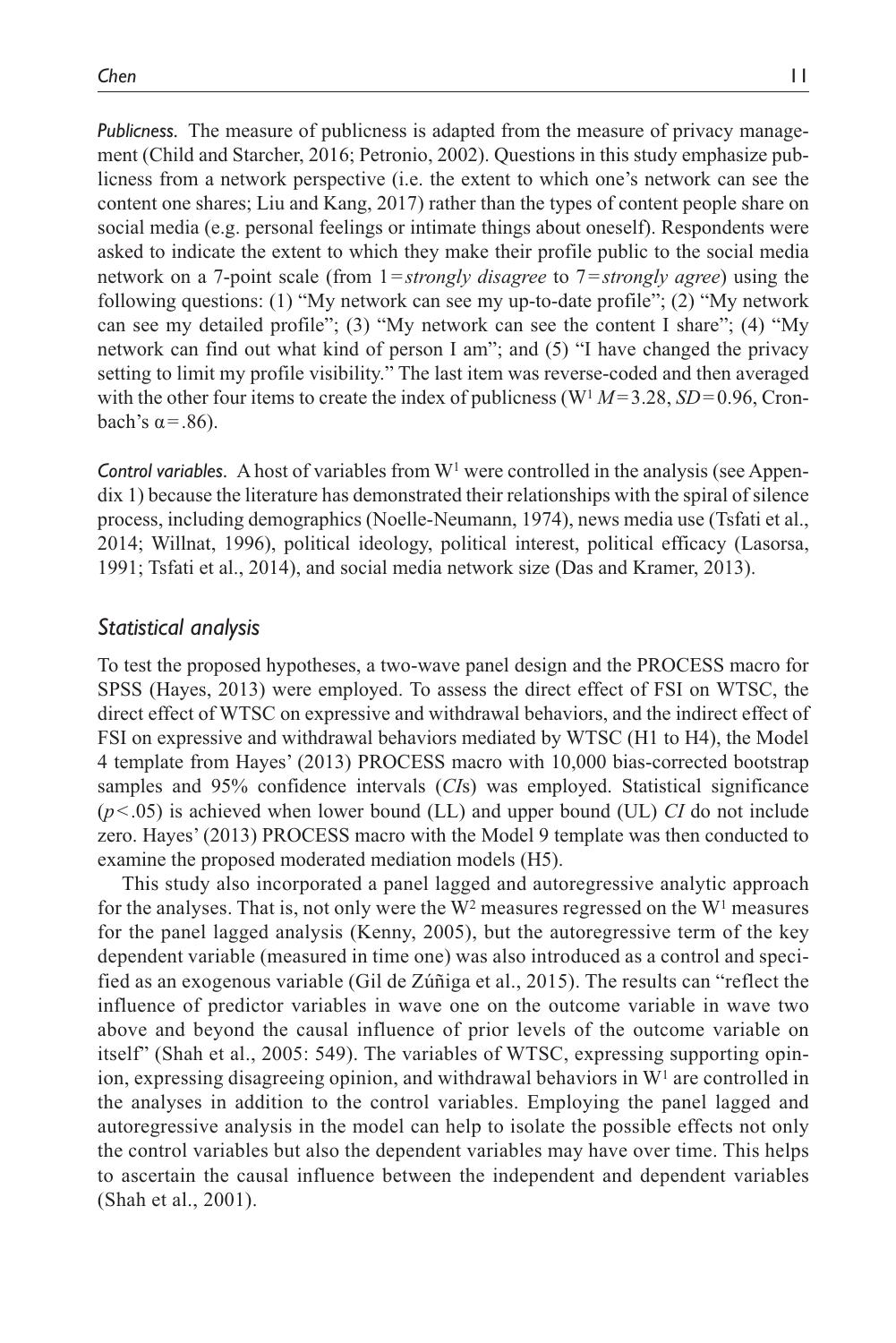### **Results**

Results support H1 that FSI is positively related to WTSC (*B*=.067, standard error  $[SE] = .031, p < .05$ ). In addition, WTSC is negatively related to expressing disagreeing opinion  $(B=-.088, SE=.031, p<.001)$ , supporting H2b. However, it is not related to expressing supporting opinion (H2a:  $B = .047$ ,  $SE = .032$ ,  $p = .14$ ). In addition to suppressing expression of disagreeing opinion, WTSC is positively related to withdrawal behaviors, supporting H3 (*B*=.146, *SE*=.028, *p*<.001).

Results from the mediation analysis further demonstrate the indirect lagged and autoregressive effect of FSI on expressive and withdrawal behaviors through WTSC as proposed in H4. The findings show that WTSC significantly mediates the relationship between FSI and expressing disagreeing opinion (H4a: *B*=–.006, *SE*=.004, 95%  $CI = -0.017$  to  $-0.0003$ ), but not between FSI and expressing agreeing opinion ( $B = 0.003$ , *SE*=.003, 95% *CI*=–.001 to .013), which is no surprise given that there is no significant relationship between WTSC and expressing agreeing opinion. In other words, through heightening WTSC, FSI suppresses the expression of a disagreeing opinion against an unfavored candidate or party but does not limit the expression of a supporting opinion that promotes a favored candidate or party. Results from the mediation analysis also document an indirect effect that FSI increases WTSC on social media, which in turn boosts withdrawal behaviors such as deleting posts (H4b: *B*=.010, *SE*=.006, 95% *CI*=.004 to .023).

H5 proposed a moderating role of political disagreement and publicness in influencing the mediating relationship posited in H4. The first moderated mediation model demonstrates that the indirect effect of FSI on expressing disagreeing opinion through WTSC is conditionally affected by political disagreement  $(B=.051, SE=.023, p<.05)$  and publicness  $(B=.044, SE=.019, p<.05)$  in the network (H5a). The moderated mediation analysis for expressing supporting opinion as the outcome was not performed because the indirect effect of FSI on expressing supporting opinion was not established in the result above (H4a). Table 1 reports varying degrees of indirect effects on expressing disagreeing opinion (Model 1) and withdrawal behaviors (Model 2) depending on the level of political disagreement and publicness. As shown in Table 1 Model 1, the indirect effect of FSI on discouraging disagreeing opinion expression through WTSC is not significant if either disagreement or publicness is at a low level. The moderated mediation effect is significant only when disagreement and publicness are at a middle or high level, and the indirect effect was stronger at the high level than at the middle level of disagreement and publicness.

As shown in Table 1 Model 2, the indirect effect of FSI on promoting withdrawal behaviors through WTSC is not significant if either disagreement or publicness is at a low level. Similar to the findings for expressing disagreeing opinion, the moderated mediation effect is significant only when disagreement and publicness are at a middle or high level, and the indirect effect is stronger at the high level than at the middle level of disagreement and publicness. Taken together, as shown in Figure 2, the results suggest that FSI will indirectly make social media users express less disagreeing opinion and exercise more withdrawal behaviors when political disagreement and publicness in the network are at the middle and high level. The stronger the political disagreement and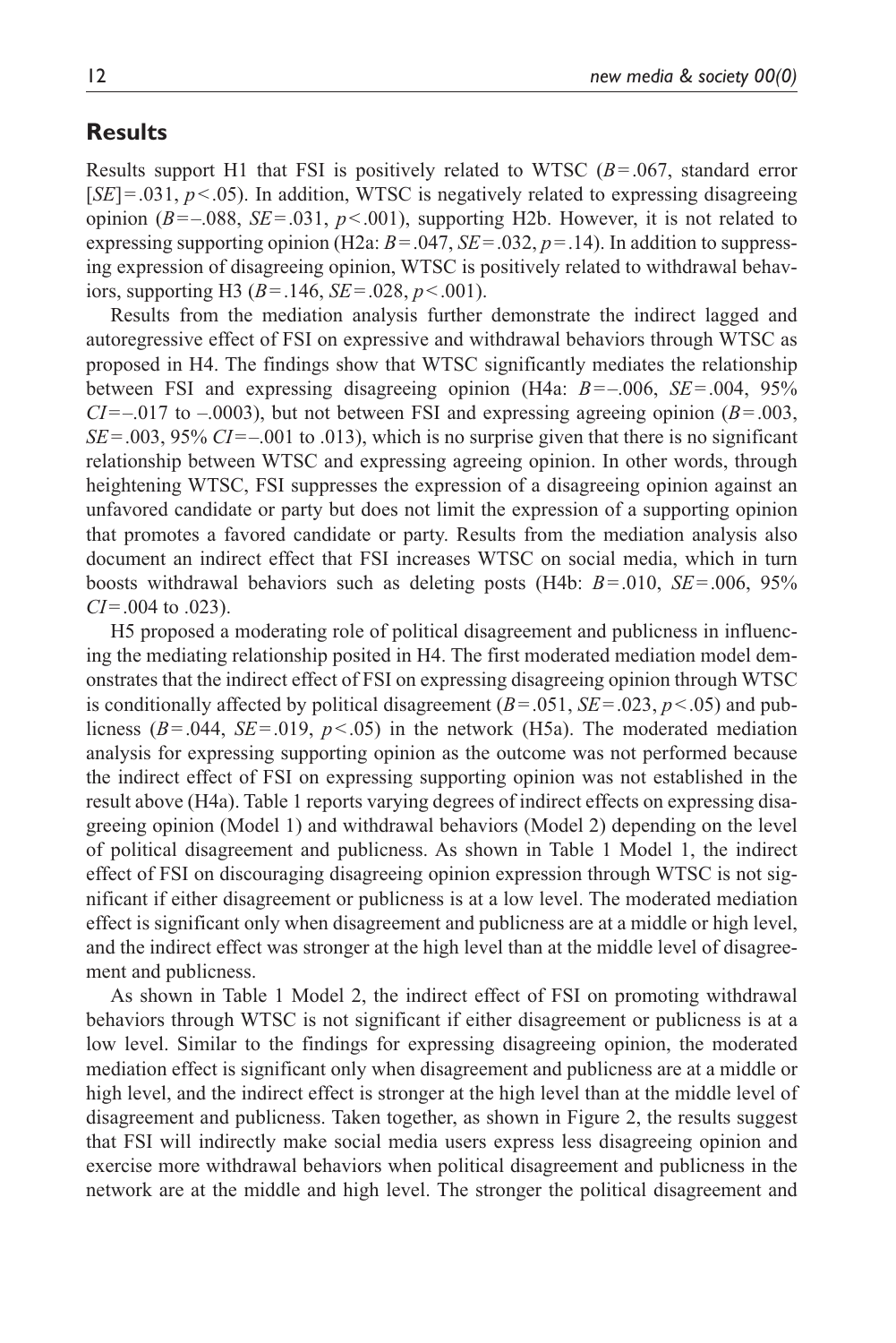| Mediator: WTSC<br>Moderator |                   | Model 1: Disagreeing<br>expressive behaviors |           |                            |         | Model 2: Withdrawal<br>behaviors |      |                            |      |
|-----------------------------|-------------------|----------------------------------------------|-----------|----------------------------|---------|----------------------------------|------|----------------------------|------|
|                             |                   | Effect                                       | <b>SE</b> | <b>Bootstrap</b><br>95% CI |         | Effect                           | SE   | <b>Bootstrap</b><br>95% CI |      |
| Disagreement                | <b>Publicness</b> |                                              |           | LL                         | UL      |                                  |      | LL                         | UL   |
| Low                         | Low               | .002                                         | .004      | $-.003$                    | .012    | $-.005$                          | .008 | $-.022$                    | .010 |
| Low                         | Middle            | $-.001$                                      | .003      | $-.010$                    | .004    | .003                             | .007 | $-0.010$                   | .018 |
| Low                         | <b>High</b>       | $-.005$                                      | .004      | $-.017$                    | .001    | .012                             | .009 | $-.004$                    | .031 |
| Middle                      | Low               | $-.001$                                      | .003      | $-.011$                    | .004    | .003                             | .007 | $-.011$                    | .018 |
| Middle                      | Middle            | $-.005$                                      | .003      | $-.015$                    | $-.000$ | .011                             | .006 | .001                       | .025 |
| Middle                      | <b>High</b>       | $-.008$                                      | .005      | $-.022$                    | $-.001$ | .020                             | .008 | .007                       | .038 |
| High                        | Low               | $-.005$                                      | .005      | $-.018$                    | .001    | .011                             | .009 | $-.005$                    | .030 |
| High                        | Middle            | $-.008$                                      | .005      | $-.021$                    | $-.001$ | .020                             | .008 | .007                       | .037 |
| High                        | <b>High</b>       | $-.011$                                      | .007      | $-.039$                    | $-.001$ | .028                             | .009 | .014                       | .050 |

**Table 1.** Lagged and autoregressive effects with moderated mediation model: indirect effect of FSI on disagreeing expressive behaviors and withdrawal behaviors through WTSC moderated by political disagreement and publicness in the network.

*SE*: standard error; *CI*: confidence interval; FSI: fear of social isolation; WTSC: willingness to self-censor; LL: lower bound; UL: upper bound. Entries are unstandardized regression coefficients. Bootstrap resample=10,000. Conditions for moderator (political disagreement and publicness) are the mean ± 1 standard deviation from the mean. Estimates were calculated using the PROCESS macro (Model 9). Control variables are included and the variables of WTSC, expressing supporting opinion, expressing disagreeing opinion, and withdrawal behaviors in wave 1 are also controlled in the analyses.

publicness are, the greater the indirect effect on inhibiting disagreeing opinion expression and enhancing withdrawal behaviors becomes.

## **Discussion**

This study advances the understanding of the spiral of silence process on social media by examining factors from two dimensions (i.e. individual personality trait and digital affordance) and examining not only the extent to which people express but also the extent to which they withdraw from social media interaction. Moreover, the types of political expression (i.e. supporting and disagreeing opinion expression) matter to the spiral of silence process. This study found an indirect effect of FSI on refraining from expression through WTSC, and this indirect effect is conditionally affected by the level of disagreement and publicness in one's network.

Findings from this study first resonate with the spiral of silence literature which shows that individuals who are afraid of being isolated from their social network have a higher likelihood of withholding their expression when they disagree with others (Matthes et al., 2012). This relationship should closely relate to Hong Kong's political climate. Since the handover of Hong Kong's sovereignty to China in 1997, there has been rising tension between people from Hong Kong and mainland China. Two polarized political ideologies have developed, with one calling for more autonomy for Hong Kong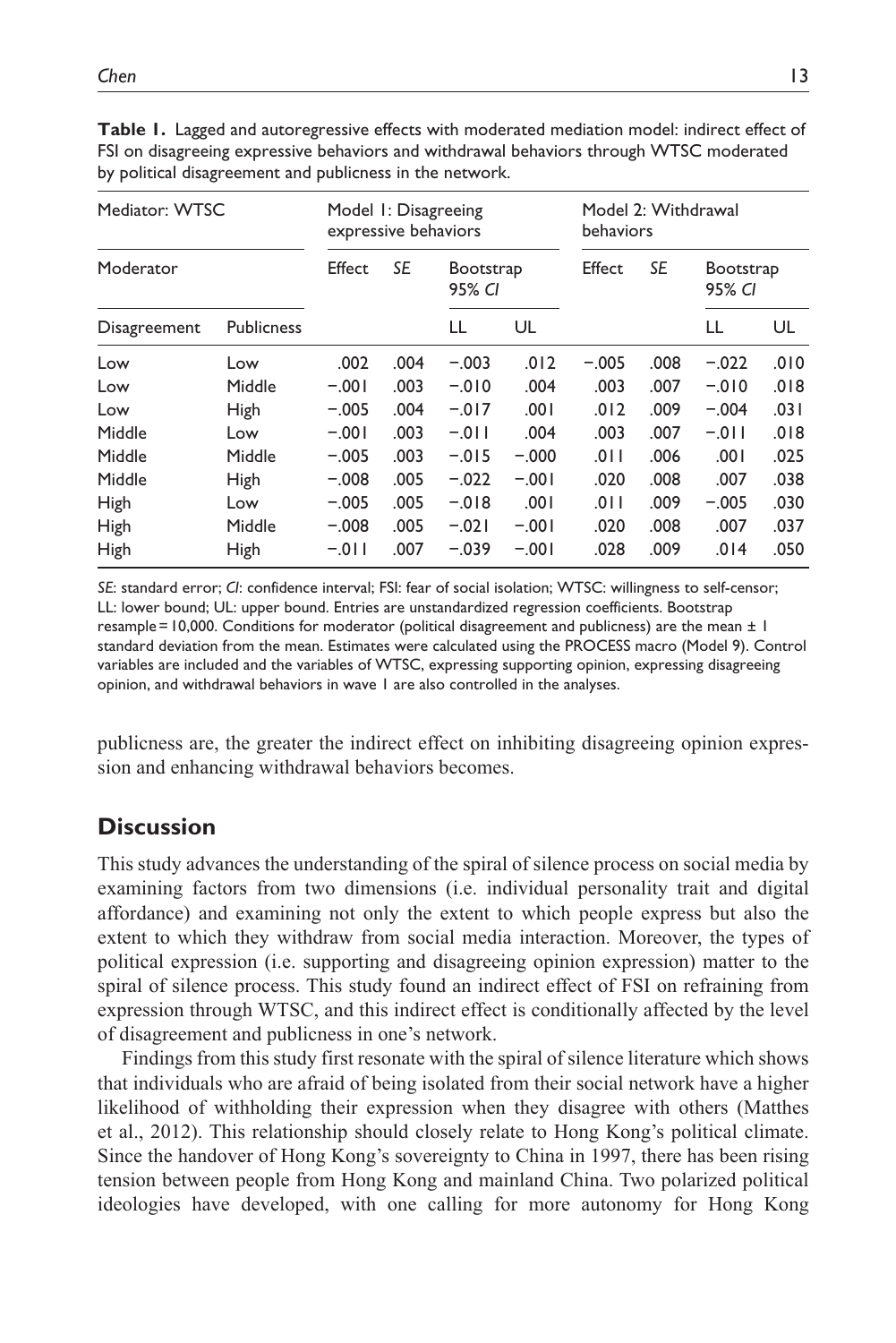

**Figure 2.** The final lagged and autoregressive moderated mediation model: The indirect effect of FSI on discouraging disagreeing opinion expression and encouraging withdrawal behaviors through willingness to self-censor is contingent upon the level of political disagreement and publicness. In addition to controlling WTSC and expressive and withdrawal behaviors in wave 1, other controls are included but not shown in the model.

(pro-democracy) and one supporting strong sovereignty from the Chinese Central Government (pro-Beijing). There has also been a sharp decline in Hong Kong's freedom of the press rating, with allegations of increased censorship and self-censorship (Freedom of the Press, 2017). Many journalists exercise self-censorship due to increasing editorial and political pressure (Hong Kong Free Press, 2017). Given the polarized political climate and fragmented Hong Kong society, people who fear being isolated from their social network will be willing to self-censor their opinion. As the positive relationship between FSI and WTSC has been identified across several countries (Matthes et al., 2012), this study extends this relationship to Hong Kong, where the political system is different (i.e. a semi-democracy).

WTSC helps us to understand the likelihood of withholding true opinions, but whether and how people refrain from opinion expression remains in question. In addition to the effect of FSI on WTSC, this study documented that WTSC in turn prevents people from expression particularly in a way that limits the expression of a disagreeing opinion but not the expression of a supporting opinion. Disagreeing opinion often contains a more negative tone to attack the oppositional candidate or party, leading to tension in the communication and triggering negative emotions, while supporting opinion has a largely positive tone which may subject the person expressing it to less pressure to conform to norms. This is a plausible reason for why people choose to refrain from expressing disagreeing opinions but not supporting ones. However, it is important to note that this action would lessen opportunities for cross-cutting discussion, which is critical for the development of deliberative democracy.

Limiting expressive behaviors of disagreeing opinion is not the only way to refrain from expression on social media. Social media platforms allow people to actively delete or edit what they have shared and untag themselves from other people's posts. What people share may contain a record of political leaning, and being tagged in certain political posts may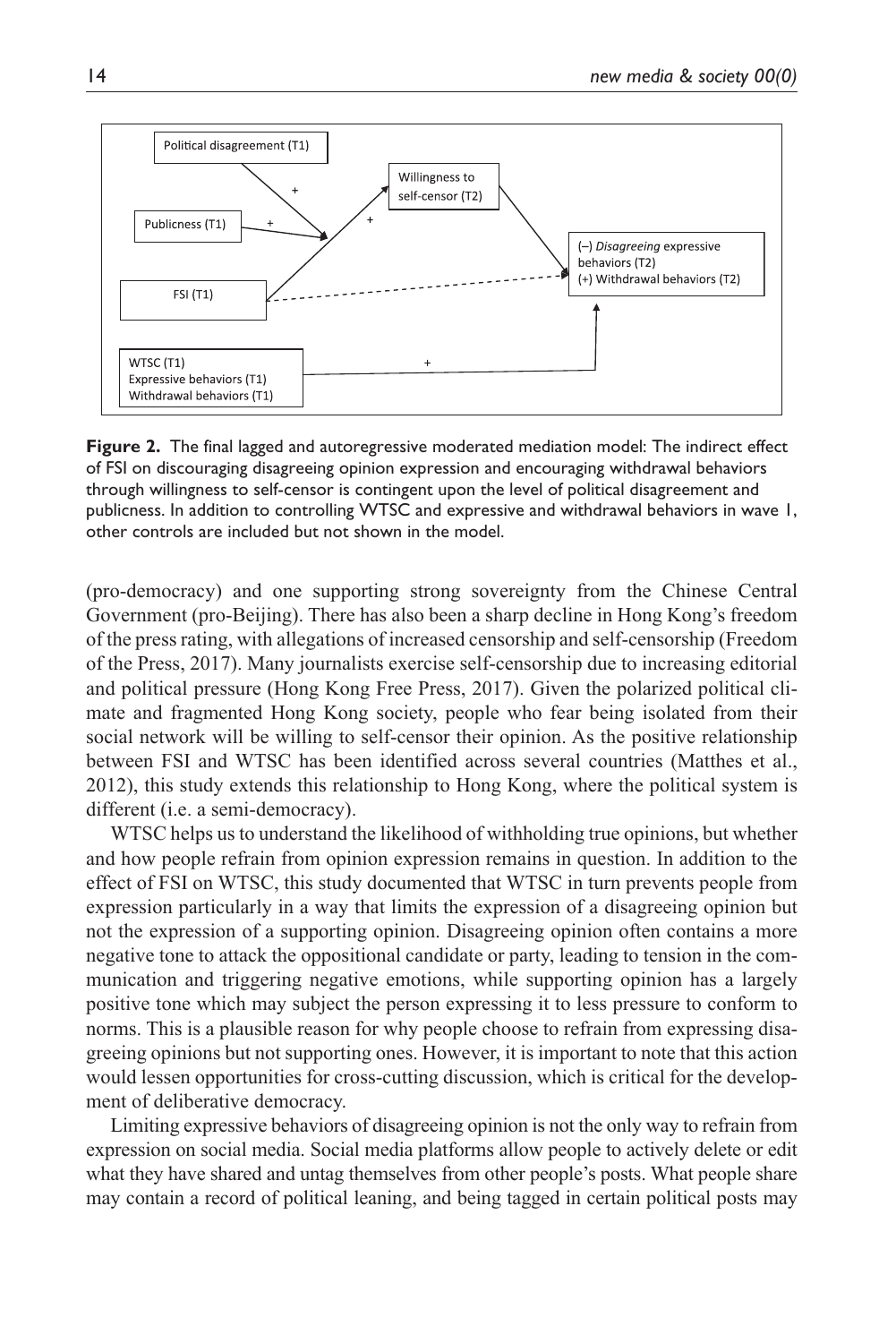also make their networks aware of their political stances. Thus, if people are afraid of being isolated and likely to self-censor their opinion, exercising withdrawal behaviors is another strategy to avoid pressure from social norms. These withdrawal behaviors are representative of the unique activities people can do on social media and differentiate the activities afforded by social media interaction from face-to-face interaction.

In addition to understanding the spiral of silence process on social media at an individual level through the perspectives of personality trait (i.e. FSI) and psychological effect (i.e. WTSC), this study examines two unique social media affordances that are related to opinion climate—political disagreement and publicness. Findings from the moderated mediation model suggest that the spiral of silence process on social media is contingent on political disagreement and publicness. Political disagreement and publicness can boost the indirect effect of FSI on limiting disagreeing opinion expression and increasing withdrawal behaviors through WTSC. This finding implies that although social media provide a great opportunity to expose oneself to political disagreement, it does not mean that all people benefit from the opportunity. Exposure to political difference or dissimilar political views has long been valued as an essential component of a healthy democracy (Price and Cappella, 2002; Robinson, 2010). However, if people are afraid of being socially isolated, they will be sensitive to the opinion climate. Then, the more frequent disagreement people encounter, the stronger the incongruent opinion climate they perceive and the stronger willingness they have to self-censor their opinion. According to the indirect relationship, this will further discourage them from expressing disagreeing opinions and stimulate withdrawal behaviors. Studies on the spiral of silence have highlighted the effect of exposure to disagreement on refraining from speaking out in face-to-face communication. This study suggests that political disagreement on social media should be cautiously promoted.

This study also suggests that the level of publicness should be taken into consideration. Given that social media are characterized by reduced anonymity, increased peer-topeer monitoring, and highly overlapping networks with offline social contacts (Kwon et al., 2015), studies on the spiral of silence on social media have not examined the level of publicness and have assumed that one's post on social media will be disseminated to one's whole network. This ignores the fact that social media platforms give users various ways to adjust privacy settings and allow users to decide with whom they would like to share information. This study found that publicness does play a significant moderating role in influencing the indirect relationship. A higher level of publicness in one's network will enhance the effect of FSI on WTSC and in turn discourage expressive behaviors and encourage withdrawal behaviors. However, when people have a low level of publicness (i.e. their behaviors will be observed by only a small number of others and/or they can narrowcast their opinion to a certain group of people), FSI does not have an indirect effect on refraining from expression. This finding demonstrates a potentially optimistic role for the ability to control one's information on social media in alleviating the spiral of silence process on social media. However, we should cautiously note that opinion expression may lead to an echo chamber effect, as the audience to whom people narrowcast is likely to have a likeminded opinion.

The findings cannot be interpreted without limitations. First, the two-wave panel survey with stratified quota sampling that matches with the Hong Kong Census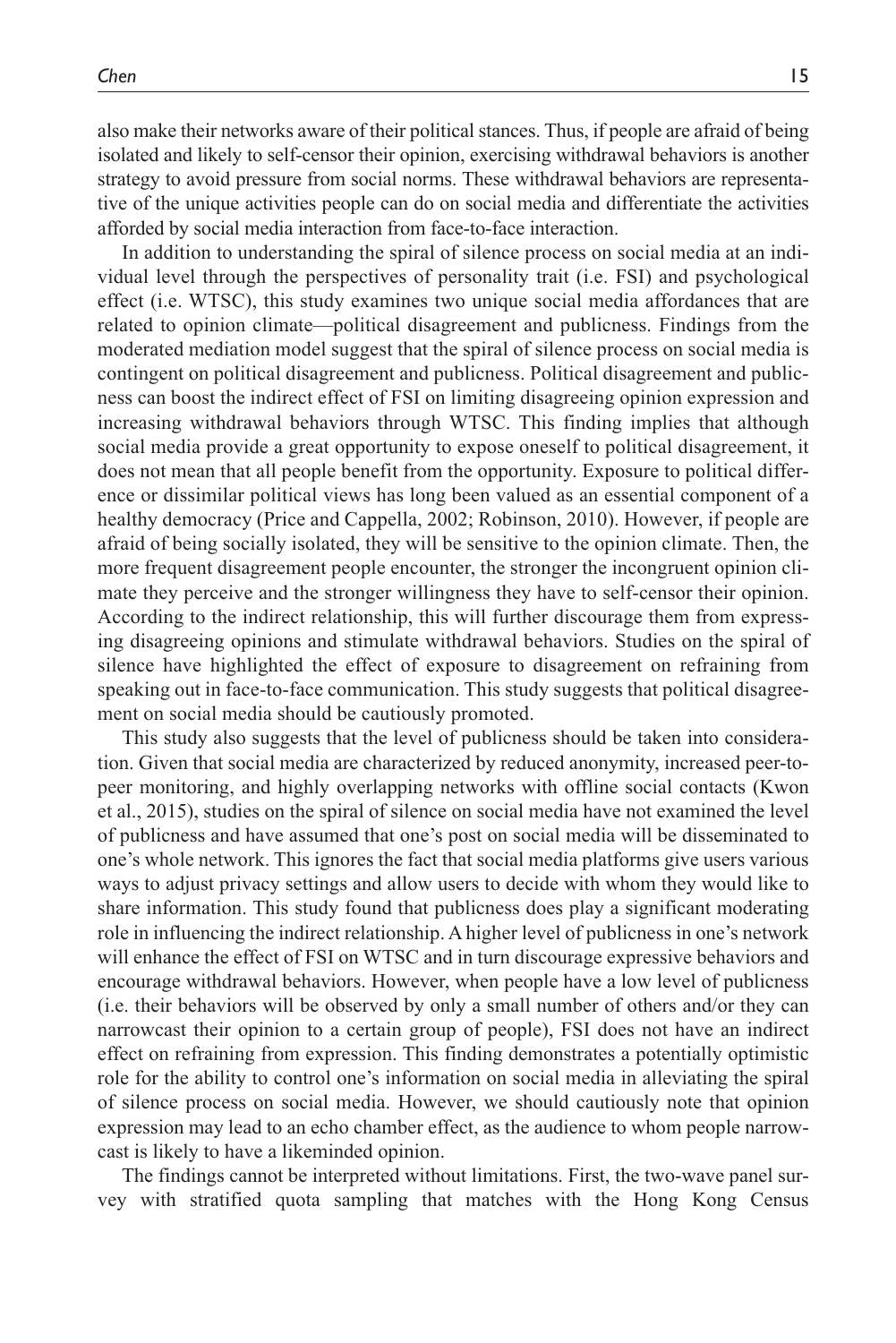demographic measures suggests the generalizability of the findings as well as some causal order (Ansolabehere and Schaffner, 2014; Iyengar and Hahn, 2009). However, the two waves are about 1 month apart, raising some concern regarding the possibility of clearly tracing the causes and effects. A two-wave panel that is conducted over a longer time period can be considered in future research to examine the relationship. However, collecting the data at two closer times helped to secure a high retention rate (71.3%), which contributes to maintaining representative and valid data.

Another limitation is the social media measurement. This study did not ask questions about specific social media because many Hong Kong people do not use only a single channel to obtain information and share their opinion. Various social media platforms, such as Weibo and WeChat, are popular channels for interaction. Thus, in the questionnaire, examples were provided when asking people to think about the social media they use most often, suggesting that social media are like Facebook, Weibo, and WeChat that have personal profiles and ways to interact with others and express opinions. Future researchers may consider testing the relationships in specific social media platforms, as each may have unique features in which the spiral of silence process might differ (Ho and McLeod, 2008). Future researchers may consider testing this moderated mediation model in different events and different populations as this study focuses on a specific political election context in Hong Kong. To what extent this model can be generalized to different situations, cultural backgrounds, and political systems needs to be further validated.

Despite the limitations, this study provides an integrative framework with which to study the spiral of silence process by proposing a moderated mediation model that acknowledges individual differences and digital affordances in the process on social media. In addition, with the support of the panel lagged and autoregressive analyses, the findings offer evidence that extends the current literature on the spiral of silence on social media that have so far largely relied on a cross-sectional survey or student samples to a non-Western context and to a different political system.

#### **Funding**

The author disclosed receipt of the following financial support for the research, authorship, and/or publication of this article: This work was supported by grants from the Research Grants Council of the Hong Kong Special Administrative Region, China (CUHK 24613415), and the C-Centre of the School of Journalism and Communication, CUHK (SS16576).

#### **Note**

1. One may argue a total effect of fear of social isolation (FSI) on expressive and withdrawal behaviors as the "causal steps approach" for the mediation test suggested by Baron and Kenny (1986). More recently, Hayes (2013) suggested that the total effect should not be used as a gatekeeper for testing mediation and recommended a more powerful test of mediation such as bootstrapping.

### **ORCID iD**

Hsuan-Ting Chen **D** <https://orcid.org/0000-0003-3140-5169>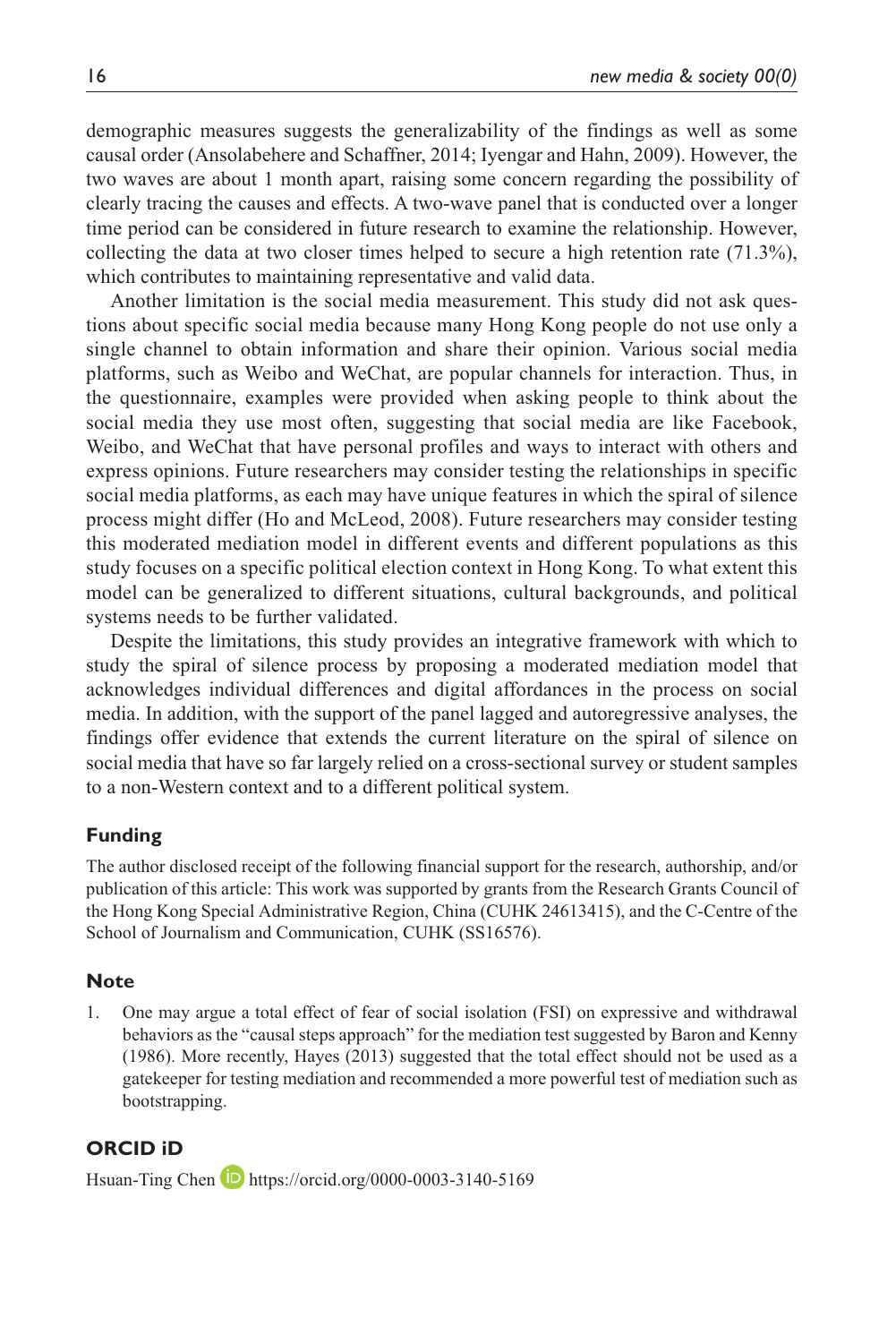#### **References**

- Ansolabehere S and Schaffner BF (2014) Does survey mode still matter? Findings from a 2010 multi-mode comparison. *Political Analysis* 22: 285–303.
- Baron RM and Kenny DA (1986) The moderator-mediator variable distinction in social psychological research: conceptual, strategic, and statistical considerations. *Journal of Personality and Social Psychology* 51: 1179–1182.
- Baym NK and boyd d (2012) Socially mediated publicness: an introduction. *Journal of Broadcasting & Electronic Media* 56: 320–329.
- Beam MA, Child JT, Hutchens MJ, et al. (2017) Context collapse and privacy management: diversity in Facebook friends increases online news reading and sharing. *New Media & Society*. Epub ahead of print 29 June. DOI: 10.1177/1461444817714790.
- Brundidge J (2010) Encountering "difference" in the contemporary public sphere: the contribution of the Internet to the heterogeneity of political discussion networks. *Journal of Communication* 60: 680–700.
- Bushman BJ (2002) Does venting anger feed or extinguish the flame? Catharsis, rumination, distraction, anger, and aggressive responding. *Personality and Social Psychology Bulletin* 28: 724–731.
- Chan M (2017) Reluctance to talk about politics in face-to-face and Facebook settings: examining the impact of fear of isolation, willingness to self-censor, and peer network characteristics. *Mass Communication and Society* 21: 1–23.
- Chen H-T (in press) Personal issue importance and motivated-reasoning goals for pro- and counterattitudinal exposure: a moderated mediation model of motivations and information selectivity on elaborative reasoning. *International Journal of Public Opinion Research*.
- Chen H-T, Chan M and Lee FLF (2016) Social media use and democratic engagement: a comparative study of Hong Kong, Taiwan, and China. *Chinese Journal of Communication* 9: 348–366.
- Chen H-T, Gan C and Sun P (2017) How does political satire influence political participation? examining the role of counter- and proattitudinal exposure, anger, and personal issue importance. *International Journal of Communication* 11: 3011–3029.
- Child JT and Petronio S (2011) Unpacking the paradoxes of privacy in CMC relationships: the challenges of blogging and relational communication on the internet. In: Wright KB and Webb LM (eds) *Computer-mediated Communication in Personal Relationships*. New York: Peter Lang, pp. 21–40.
- Child JT and Starcher SC (2016) Fuzzy Facebook privacy boundaries: exploring mediated lurking, vague-booking, and Facebook privacy management. *Computers in Human Behavior* 54: 483–490.
- Das S and Kramer A (2013) Self-censorship on Facebook. In: 7th international AAAI conference on weblogs and social media, ICWSM, Cambridge, MA, pp. 120–127 Available at: [https://](https://www.aaai.org/ocs/index.php/ICWSM/ICWSM13/paper/view/6093/6350) [www.aaai.org/ocs/index.php/ICWSM/ICWSM13/paper/view/6093/6350](https://www.aaai.org/ocs/index.php/ICWSM/ICWSM13/paper/view/6093/6350)
- Dienlin T and Metzger MJ (2016) An extended privacy calculus model for SNSs: analyzing self-disclosure and self-withdrawal in a representative U.S. sample. *Journal of Computer-Mediated Communication* 21: 368–383.
- Evans SK, Pearce KE, Vitak J, et al. (2017) Explicating affordances: a conceptual framework for understanding affordances in communication research. *Journal of Computer-Mediated Communication* 22: 35–52.
- Freedom of the Press (2017) Hong Kong profile. Available at: [https://freedomhouse.org/report/](https://freedomhouse.org/report/freedom-press/2017/hong-kong) [freedom-press/2017/hong-kong](https://freedomhouse.org/report/freedom-press/2017/hong-kong)
- Gearhart S and Zhang W (2015a) Same spiral, different day? Testing the spiral of silence across issue types. *Communication Research* 45: 34–54.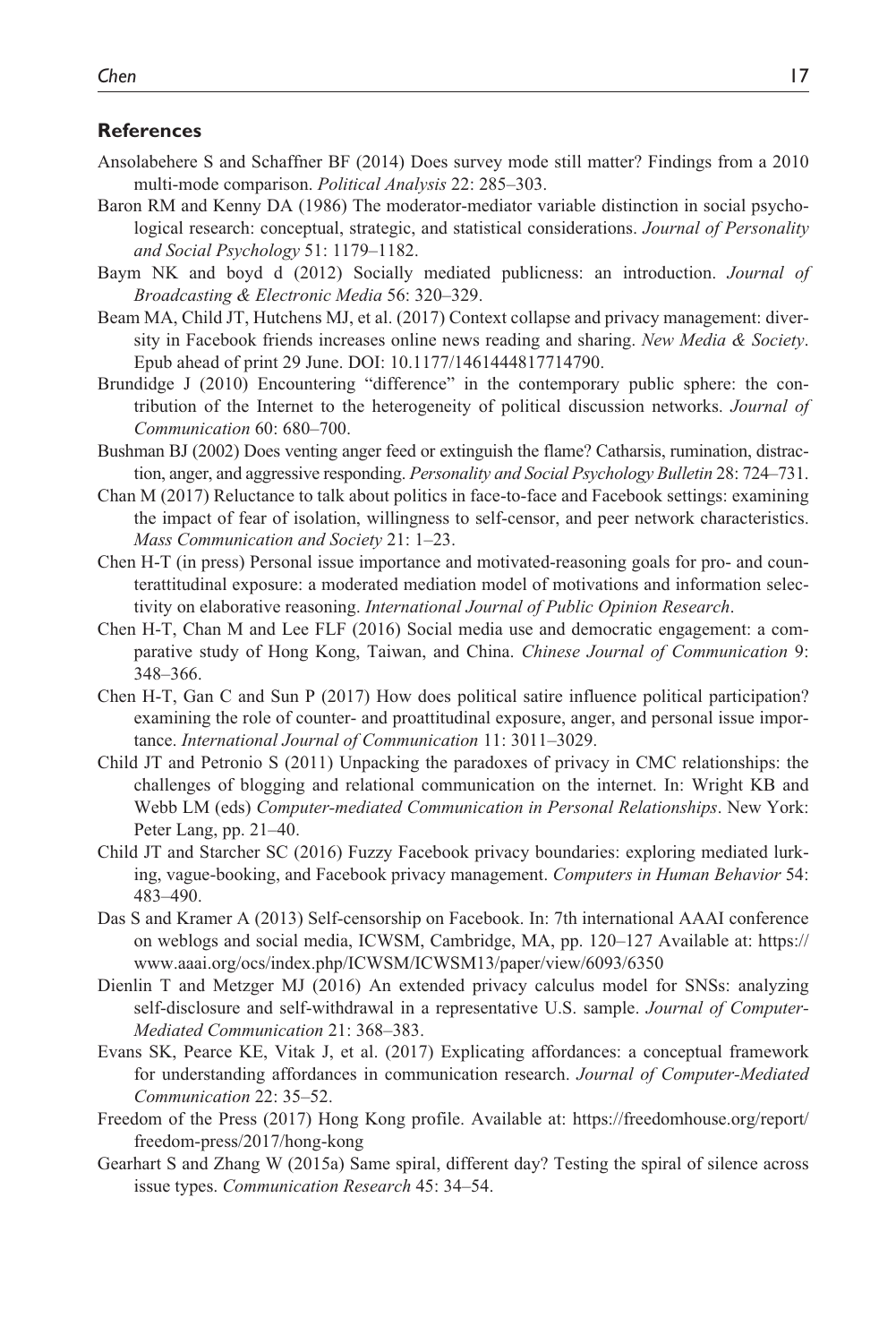- Gearhart S and Zhang W (2015b) "Was it something I said?" "No, it was something you posted!" A study of the spiral of silence theory in social media contexts. *Cyberpsychology, Behavior, and Social Networking* 18: 208–213.
- Gil de Zúñiga H, Garcia-Perdomo V and McGregor SC (2015) What is second screening? Exploring motivations of second screen use and its effect on online political participation. *Journal of Communication* 65: 793–815.
- Habermas J (1989) *The Structural Transformation of the Public Sphere*. Cambridge, MA: MIT Press.
- Hayes AF (2013) *Introduction to Mediation, Moderation, and Conditional Process Analysis: A Regression Based Approach*. New York: Guilford Press.
- Hayes AF, Glynn CJ and Shanahan J (2005a) Validating the willingness to self-censor scale: individual differences in the effect of the climate of opinion on opinion expression. *International Journal of Public Opinion Research* 17: 443–455.
- Hayes AF, Glynn CJ and Shanahan J (2005b) Willingness to self-censor: a construct and measurement tool for public opinion research. *International Journal of Public Opinion Research* 17: 298–323.
- Hayes AF, Matthes J and Eveland WP (2013) Stimulating the quasi-statistical organ: fear of social isolation motivates the quest for knowledge of the opinion climate. *Communication Research* 40: 439–462.
- Ho SS and McLeod DM (2008) Social-psychological influence on opinion expression in face-toface and computer-mediated communication. *Communication Research* 35: 190–207.
- Hong Kong Free Press (2017) Hong Kong falls 4 places in 2017 reporters without borders press freedom index; Taiwan freest in Asia. Available at: [https://www.hongkongfp.com/2017/04/26/](https://www.hongkongfp.com/2017/04/26/hong-kong-falls-4-places-2017-reporters-without-borders-press-freedom-index-taiwan-freest-asia/) [hong-kong-falls-4-places-2017-reporters-without-borders-press-freedom-index-taiwan-fre](https://www.hongkongfp.com/2017/04/26/hong-kong-falls-4-places-2017-reporters-without-borders-press-freedom-index-taiwan-freest-asia/)[est-asia/](https://www.hongkongfp.com/2017/04/26/hong-kong-falls-4-places-2017-reporters-without-borders-press-freedom-index-taiwan-freest-asia/)
- Iyengar S and Hahn KS (2009) Red media, blue media: evidence of ideological selectivity in media use. *Journal of Communication* 59: 19–39.
- Kennedy KA and Pronin E (2012) Bias perception and the spiral of conflict. In: Hanson J (ed.) *Ideology, Psychology, and Law*. New York: Oxford University Press, pp. 410–446.
- Kenny DA (2005) *Cross-lagged panel design Hoboken*. NJ: Wiley.
- Kim Y (2011) The contribution of social network sites to exposure to political difference: the relationships among SNSs, online political messaging, and exposure to cross-cutting perspectives. *Computers in Human Behavior* 27: 971–977.
- Kim Y, Hsu S-H and Gil de Zúñiga H (2013) Influence of social media use on discussion network heterogeneity and civic engagement: the moderating role of personality traits. *Journal of Communication* 63: 498–516.
- Kushin MJ and Yamamoto M (2010) Did social media really matter? College students' use of online media and political decision making in the 2008 election. *Mass Communication and Society* 13: 608–630.
- Kwon KH, Moon S-I and Stefanone MA (2015) Unspeaking on Facebook? Testing network effects on self-censorship of political expressions in social network sites. *Quality & Quantity* 49: 1417–1435.
- Lang C and Barton H (2015) Just untag it: exploring the management of undesirable Facebook photos. *Computers in Human Behavior* 43: 147–155.
- Lasorsa D (1991) Political outspokenness: factors working against the spiral of silence. *Journalism & Mass Communication Quarterly* 68: 131–140.
- Leary MR (1996) *Self-presentation: Impression Management and Interpersonal Behavior*. Boulder, CO: Westview Press.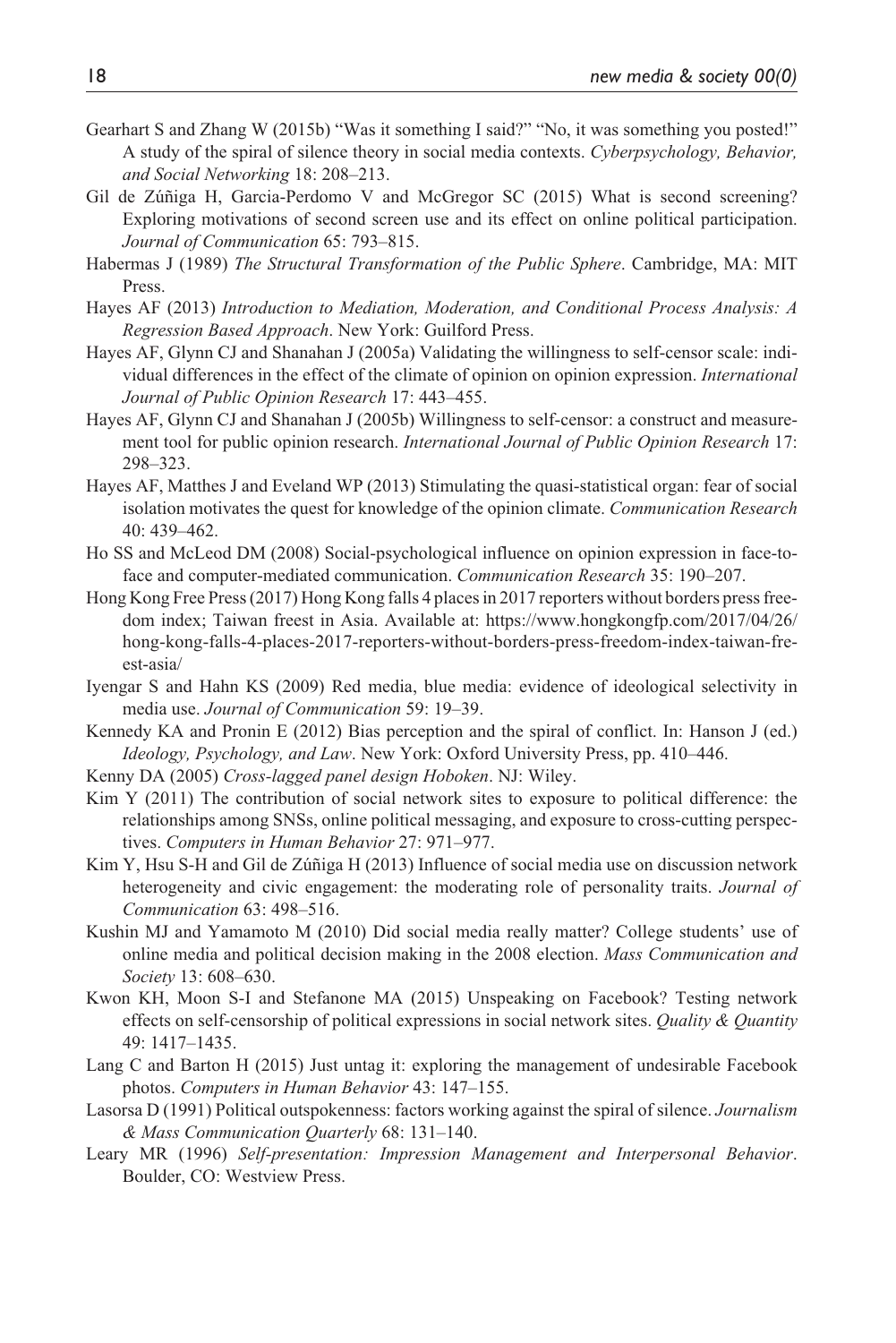- Leary MR and Kowalski RM (1990) Impression management: a literature review and twocomponent model. *Psychological Bulletin* 107: 34–47.
- Lee JK, Choi J, Kim C, et al. (2014) Social media, network heterogeneity, and opinion polarization. *Journal of Communication* 64: 702–722.
- Liu B and Kang J (2017) Publicness and directedness: effects of social media affordances on attributions and social perceptions. *Computers in Human Behavior* 75: 70–80.
- Marder B, Slade E, Houghton D, et al. (2016) "I like them, but won't 'like' them": an examination of impression management associated with visible political party affiliation on Facebook. *Computers in Human Behavior* 61: 280–287.
- Matthes J (2015) Observing the "spiral" in the spiral of silence. *International Journal of Public Opinion Research* 27: 155–179.
- Matthes J and Hayes AF (2013) Methodological conundrums in spiral of silence research. In: Donsbach W, Salmon CT and Tsfati Y (eds) *The Spiral of Silence: New Perspectives on Communication and Public Opinion*. New York: Routledge, pp. 54–64.
- Matthes J, Hayes AF, Rojas H, et al. (2012) Exemplifying a dispositional approach to crosscultural spiral of silence research: fear of social isolation and the inclination to self-censor. *International Journal of Public Opinion Research* 24: 287–305.
- Mutz DC (2002a) The consequences of cross-cutting networks for political participation. *American Journal of Political Science* 46: 838–855.
- Mutz DC (2002b) Cross-cutting social networks: testing democratic theory in practice. *American Political Science Review* 96: 111–126.
- Neuwirth K, Frederick E and Mayo C (2007) The spiral of silence and fear of isolation. *Journal of Communication* 57: 450–468.
- Noelle-Neumann E (1974) The spiral of silence a theory of public opinion. *Journal of Communication* 24: 43–51.
- Papacharissi Z (2009) The virtual geographies of social networks: a comparative analysis of Facebook, LinkedIn and ASmallWorld. *New Media & Society* 11: 199–220.
- Park YJ and Jang SM (2014) Understanding privacy knowledge and skill in mobile communication. *Computers in Human Behavior* 38: 296–303.
- Petronio S (2002) *Boundaries of Privacy: Dialectics of Disclosure*. New York: State University of New York Press.
- Pew Research Center (2014) Social media and the "spiral of silence.*"* Available at: [http://www.](http://www.pewinternet.org/2014/08/26/social-media-and-the-spiral-of-silence/) [pewinternet.org/2014/08/26/social-media-and-the-spiral-of-silence/](http://www.pewinternet.org/2014/08/26/social-media-and-the-spiral-of-silence/)
- Pew Research Center (2016) The political environment on social media. Available at: [http://www.](http://www.pewinternet.org/2016/10/25/the-political-environment-on-social-media/) [pewinternet.org/2016/10/25/the-political-environment-on-social-media/](http://www.pewinternet.org/2016/10/25/the-political-environment-on-social-media/)
- Price V and Cappella JN (2002) Online deliberation and its influence: the electronic dialogue project in campaign 2000. *IT & Society* 1: 303–329.
- Rice RE, Evans SK, Pearce KE, et al. (2017) Organizational media affordances: operationalization and associations with media use. *Journal of Communication* 67: 106–130.
- Robinson C (2010) Cross-cutting messages and political tolerance: an experiment using evangelical protestants. *Political Behavior* 32: 495–515.
- Scheufele DA and Moy P (2000) Twenty-five years of the spiral of silence: a conceptual review and empirical outlook. *International Journal of Public Opinion Research* 12: 3–28.
- Shah DV, Cho J, Eveland WP, et al. (2005) Information and expression in a digital age: modeling Internet effects on civic participation. *Communication Research* 32: 531–565.
- Shah DV, Kwak N and Holbert RL (2001) "Connecting" and "disconnecting" with civic life: patterns of internet use and the production of social capital. *Political Communication* 18: 141–162.